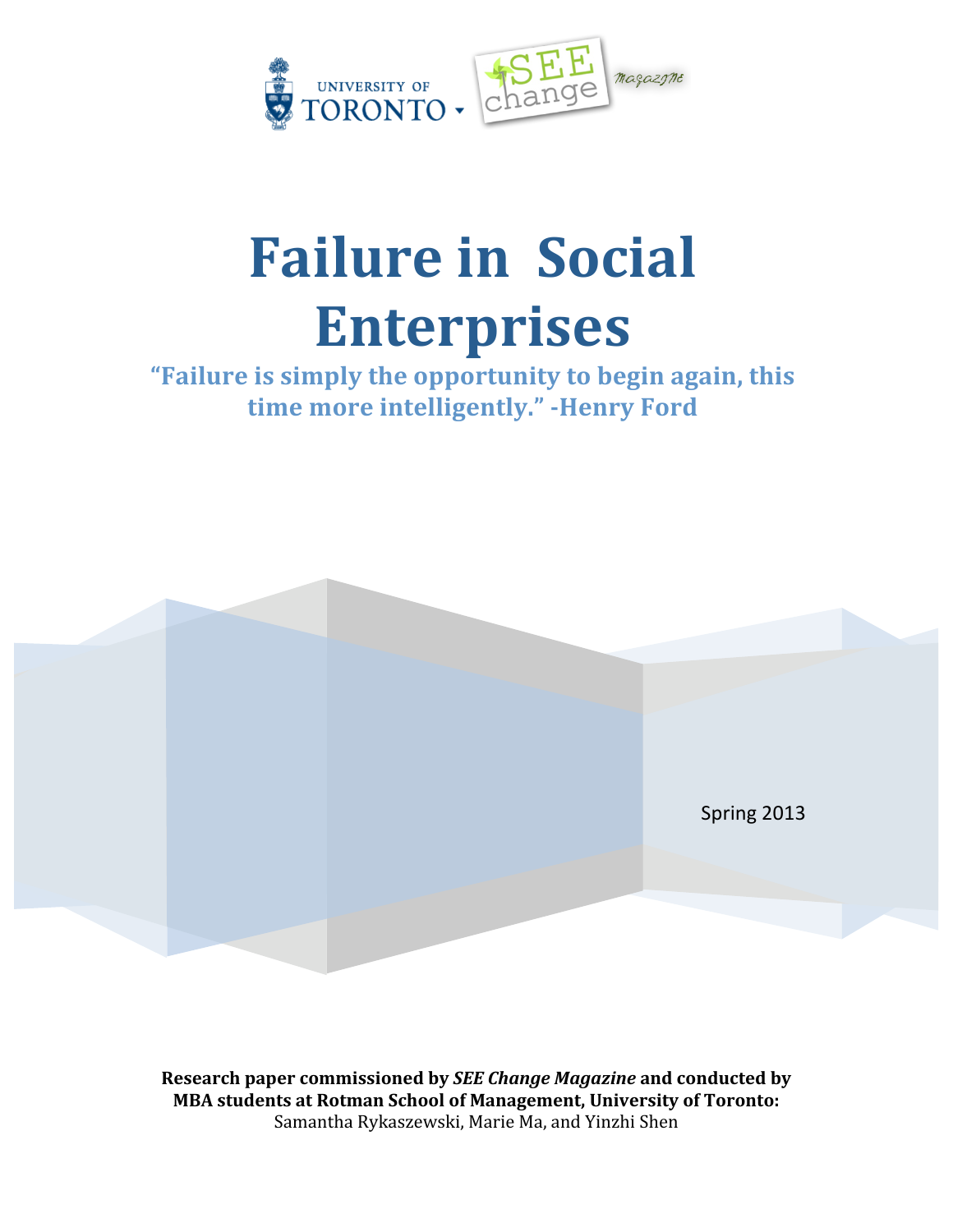## **Table of Contents**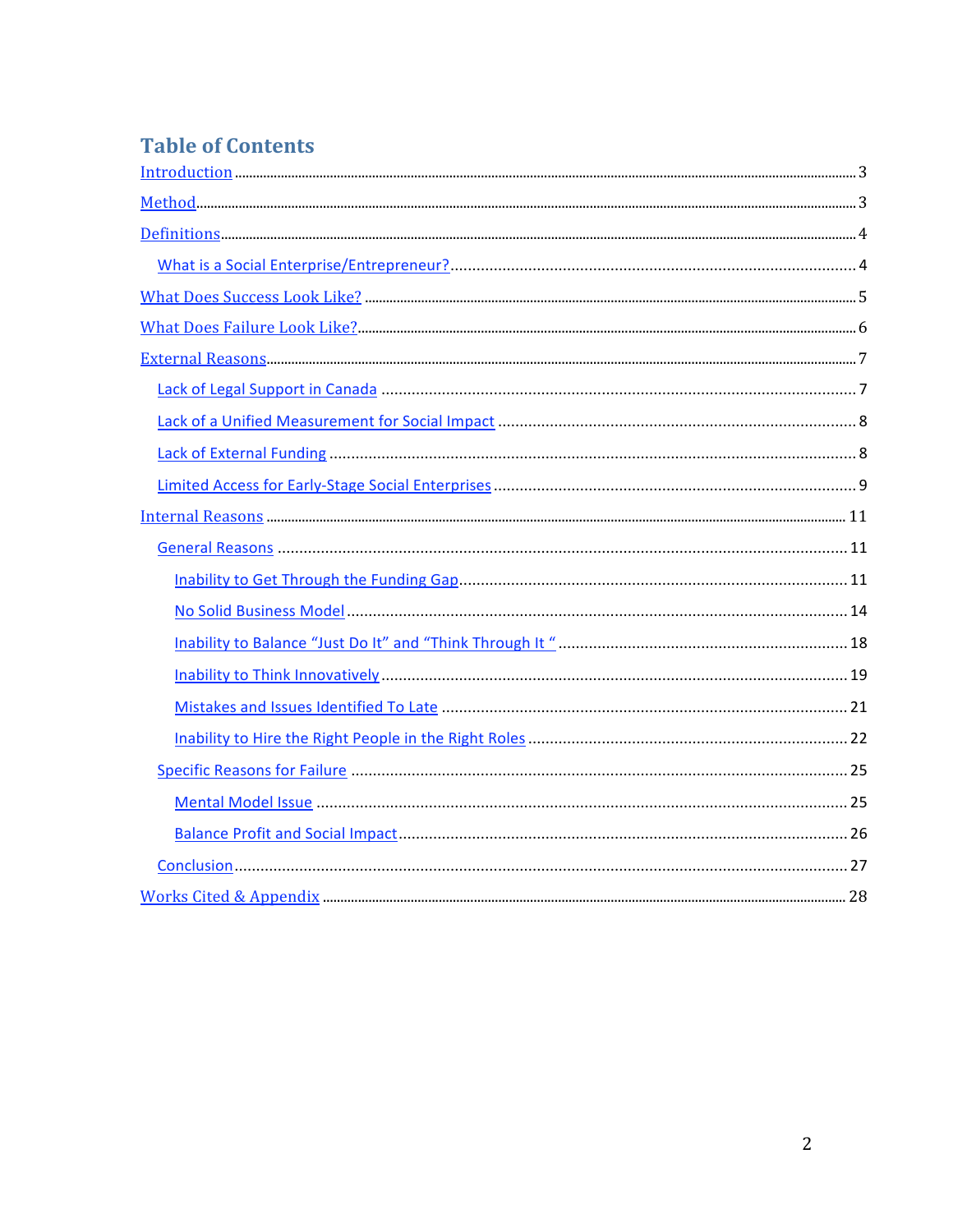## Failure
in
Social
Enterprises

## **Introduction**

The term *failure* is not exclusive to the for-profit sector. In the field of social entrepreneurship failure occurs just as often. The only difference is that no one is talking about it. What's important to recognize is that one can learn as much from the failures of social enterprises as from their success.

With a lack of academic and case-based research on social enterprises that have failed, the goal of this research paper is to investigate and report on the underlying reasons why social entrepreneurs fail and to provide some insights into why talking about failure is beneficial to both current and future social entrepreneurs. By identifying the issues social enterprises face, we can pinpoint overlapping commonalities among social entrepreneurial
stories
that
underlie
their
failure.

First, we will clarify the definitions of "social entrepreneur" and "social enterprise" as well as define, in the most basic sense, what success and failure in social entrepreneurship look like for the purpose of this report. We will then compare that to the standard definition of failure for for-profit business entrepreneurs to further show the distinction between the not-for-profit and for-profit sectors. Because this field as a whole has focused almost exclusively on success stories, this research within the social sector will add value in an area that lacks transparency and academic research.

## **Method**

The method used for this research was qualitative interviews. The specific approach used was the General Interview Guide. This style of interview is far more structured than an informal conversation approach but still allows for flexibility in the questions and the direction the conversation takes (Daniel W. Turner, 2010). This approach was chosen because of the sensitivity of the research topic and because it allows interaction with interviewees in a relaxed and informal manner. This provides an opportunity to dig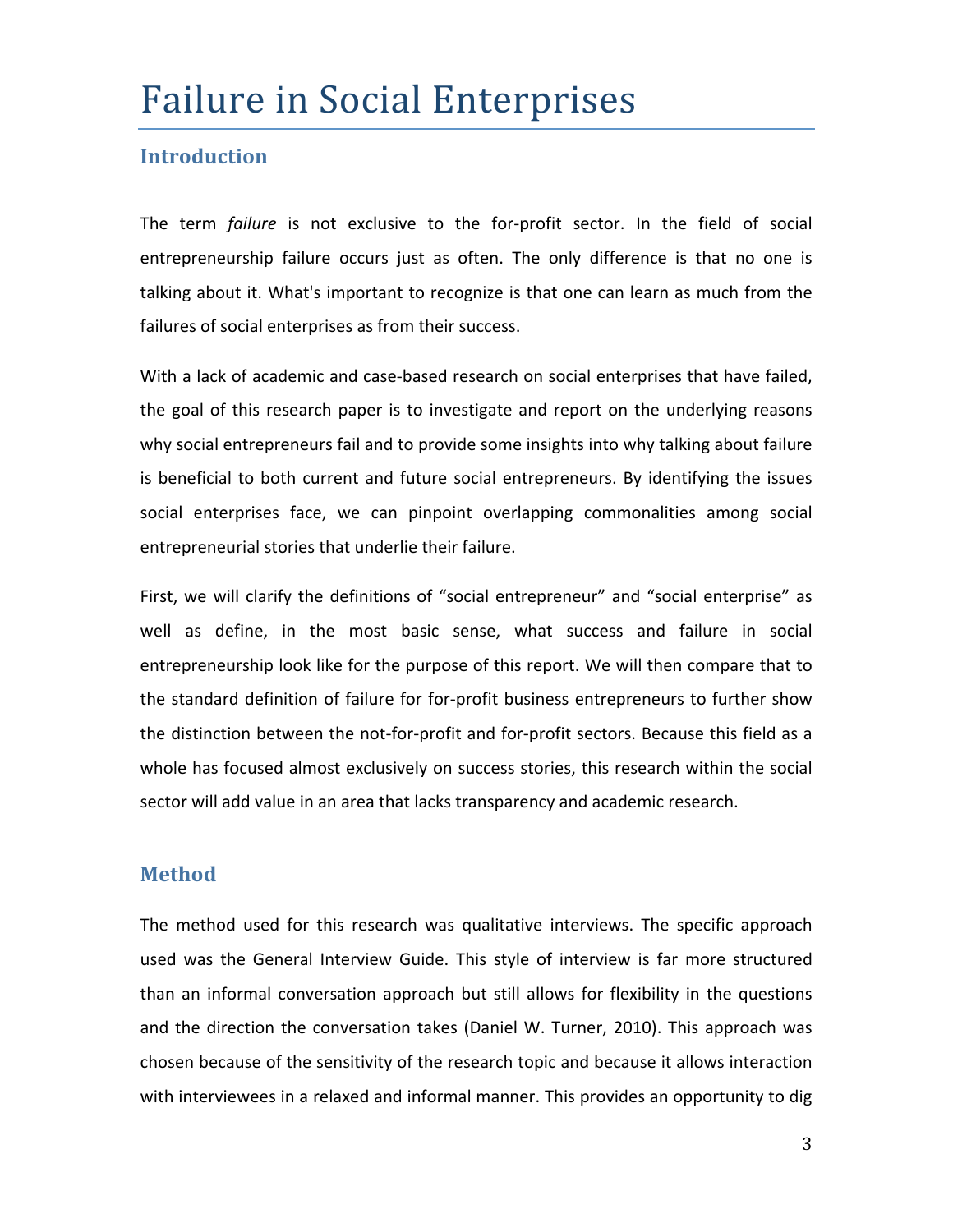deep and draw out their in-depth experiences through structured questions. This informal approach enabled the team to build rapport with the interviewees so that probing
questions
could
be
asked
without
individuals
feeling
defensive
or
threatened.

We approached more than thirty social entrepreneurs and enterprises in the industry to participate in our research and secured twelve interviews in total (six social entrepreneurs/enterprises and six industry professionals). The value in including the industry professionals is that, although they may not have experienced failure firsthand, they can provide an unbiased opinion on why an organization failed and the lessons to be
learned
from
that
experience.

## **Definitions**

#### **What
is
a
Social
Enterprise/Entrepreneur?**

A consistent definition of a social entrepreneur seems to be a continuous work in progress. There are several well-articulated definitions out there, but these seem to be merely opinions. From the interviews we conducted and the network of professionals we have spoken to, we have found that this sector is still very much in its infancy and therefore the terms that describe the different pieces are still building consensus within the industry. The common debate when defining what a social entrepreneur is seems to stem from what it includes and what it excludes (for-profit business models vs. not-forprofit
business
models,
etc.)
and
the
unwillingness
of
individuals
to
broaden
or
be
more specific in their definition.

For the purpose of this research, we have accepted the definition the Canadian Social Entrepreneurship Foundation has coined: a social entrepreneur is someone who "recognizes
 a
 social
 problem
 and
 uses
 entrepreneurial
 principles
 to
 organize,
 create, and manage a venture to make social change (a social venture)" (The Canadian Social Entrepreneurship
Foundation
,
2010).

An
alternate
definition
from
The
Skoll
Foundation is that social entrepreneurs are "society's change agents: creators of innovations that disrupt the status quo and transform our world for the better" (The Skoll Foundation,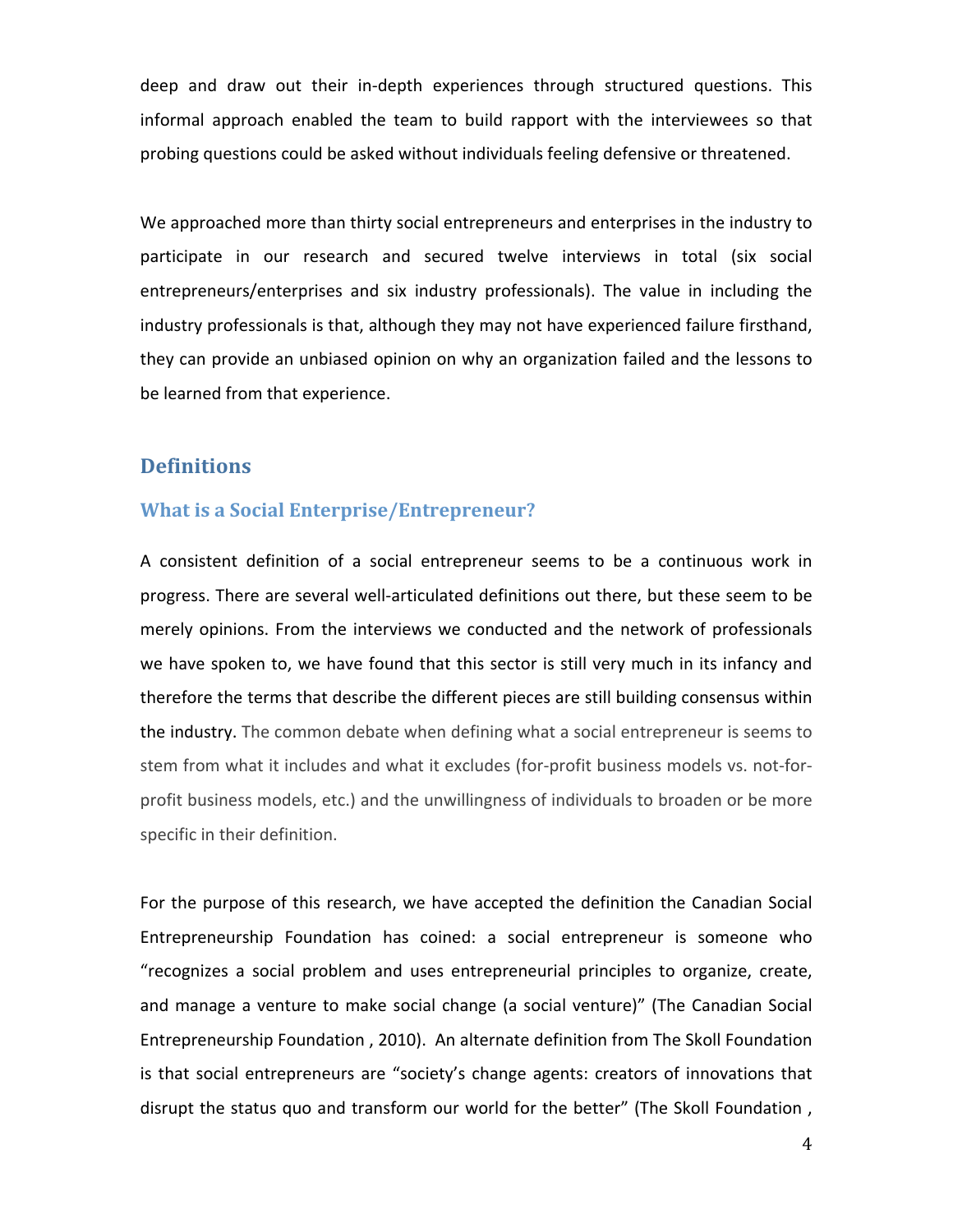2012). For this paper, we suggest that the term "social entrepreneur" refers to the pursuit of primarily (though perhaps not exclusively) social goals through a for-profit or entrepreneurial
structure
and
lens.

The definition of "social enterprise," by comparison, is far more complex. The general understanding of a social enterprise is that it maintains a for-profit business model that is motivated by the social value it gains. The idea is for the operations of the business to achieve a social mission while turning a profit. This profit is unique to social enterprises in that it enables them to be sustainable, compared to a traditional nonprofit that depends on grants and fundraising to survive. Profits are either reinvested back into the social enterprise to scale its impact, or reinvested in its affiliated nonprofit.

In summary, social enterprise is about the business model, and the social entrepreneur is about the individual with an innovative idea. To further clarify, social entrepreneurs can start up a social enterprise but not all social enterprises are started by social entrepreneurs.

#### **What
Does
Success
Look
Like?**

Before defining what failure looks like, it is valuable to look at the measurement of success
 for
 social
 entrepreneurs/enterprises. As
 mentioned
 previously,
 social entrepreneurs are just one version of an entrepreneur. They are entrepreneurs who pursue a central social mission. For social enterprises, the social mission is at the centre of the business, with income-generation playing an important supporting role. Thus, mission-related impact becomes the central criterion, not wealth creation. Wealth is just a means to an end for social entrepreneurs/enterprises (Dees & Marion, 1988).

A
 successful
 social
 entrepreneur/enterprise
 aims
 to
 build
 a
 profitable,
 self‐sustaining company that also accomplishes its predefined social goals. These characteristics are in contrast to that of a for-profit entrepreneur, who most commonly measures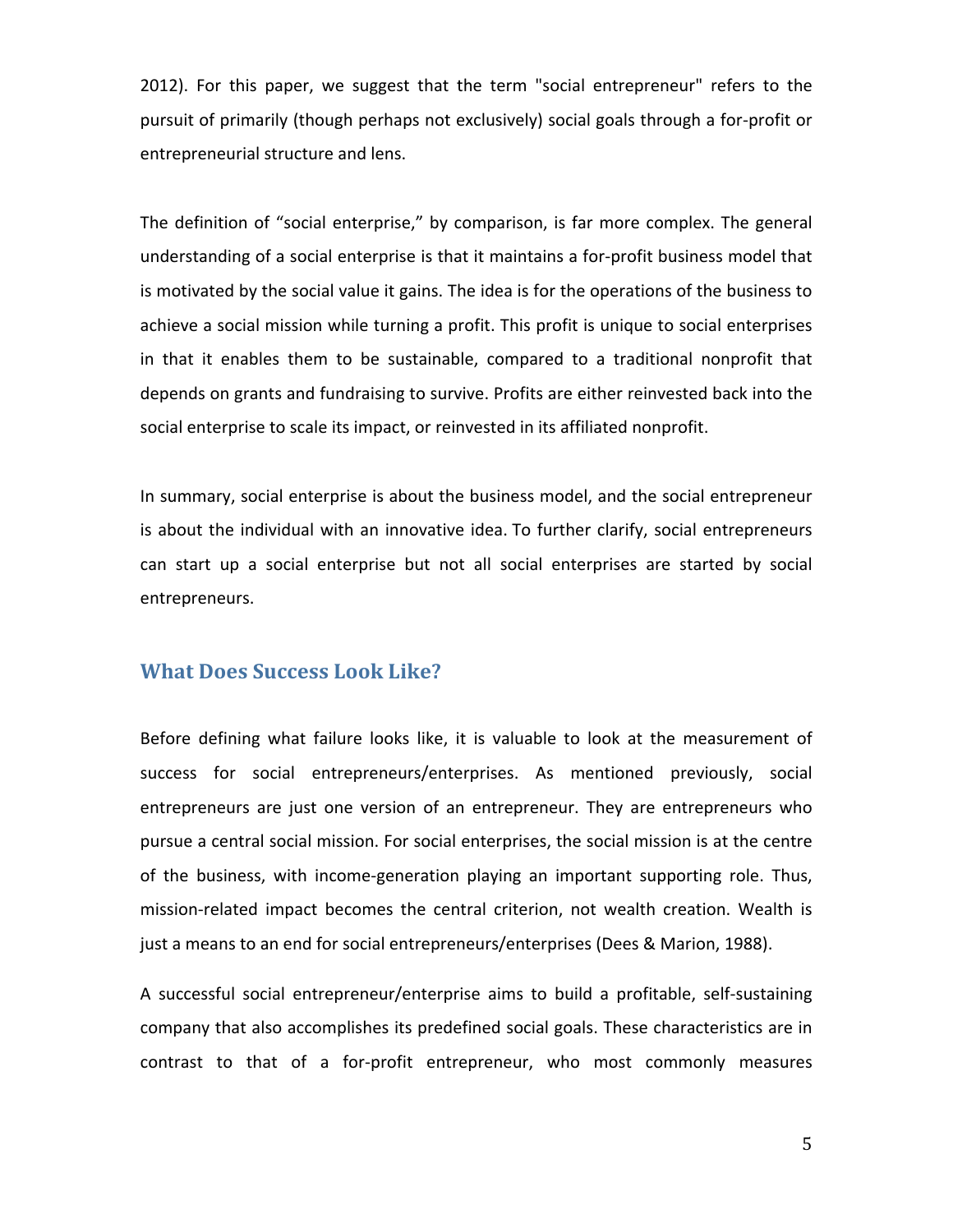performance in terms of profit and return. Thus, although the definition is not concrete, the main aim of social entrepreneurs is to pursue social goals and create social impact.

It's also becoming more and more of a necessity to find a way to measure and compare the impact of social entrepreneurship. In a for-profit business, tracking performance is simple - through profits. This enables businesses to measure their success as well as benchmark themselves in comparison to other similar companies. In contrast, on the social side, where do you even start? Is it measuring lives saved? Diseases treated? Although it is easy to measure the effort being expended by social entrepreneurs, it is far more complex to track the direct impact their actions are having. Since the field has yet to establish a common understanding of "social impact" - what it is and how to measure it - the definition of "impact" varies from organization to organization, which does not allow for benchmarking or comparison across enterprises.

## **What
Does
Failure
Look
Like?**

Simply put, failure should be the direct opposite of success. With that said, failure would be classified as the inability to build a profitable, self-sustaining company that accomplishes its predefined social goals. However, this definition does not provide the metrics to measure failure in realistic terms.

First, it is extremely difficult to measure social goals and, more specifically, to define whether or not a social target was successfully met. This is due to the imprecise and subjective
science
of
measuring
social
impact.

Second, if the social goals and mission are valued so highly by social entrepreneurs, should any deviation from that mission be considered a failure? In a Skoll report on measuring innovation<sup>i</sup>, it was argued that "a project may be considered successful even if
it
does
not
meet
its
original
goals;
however,
as
both
parties
exhibit
a
ready
willingness to change direction as events unfold." They also suggest that, in keeping with the emphasis on scale, rather than type of social impact, a project that materially benefits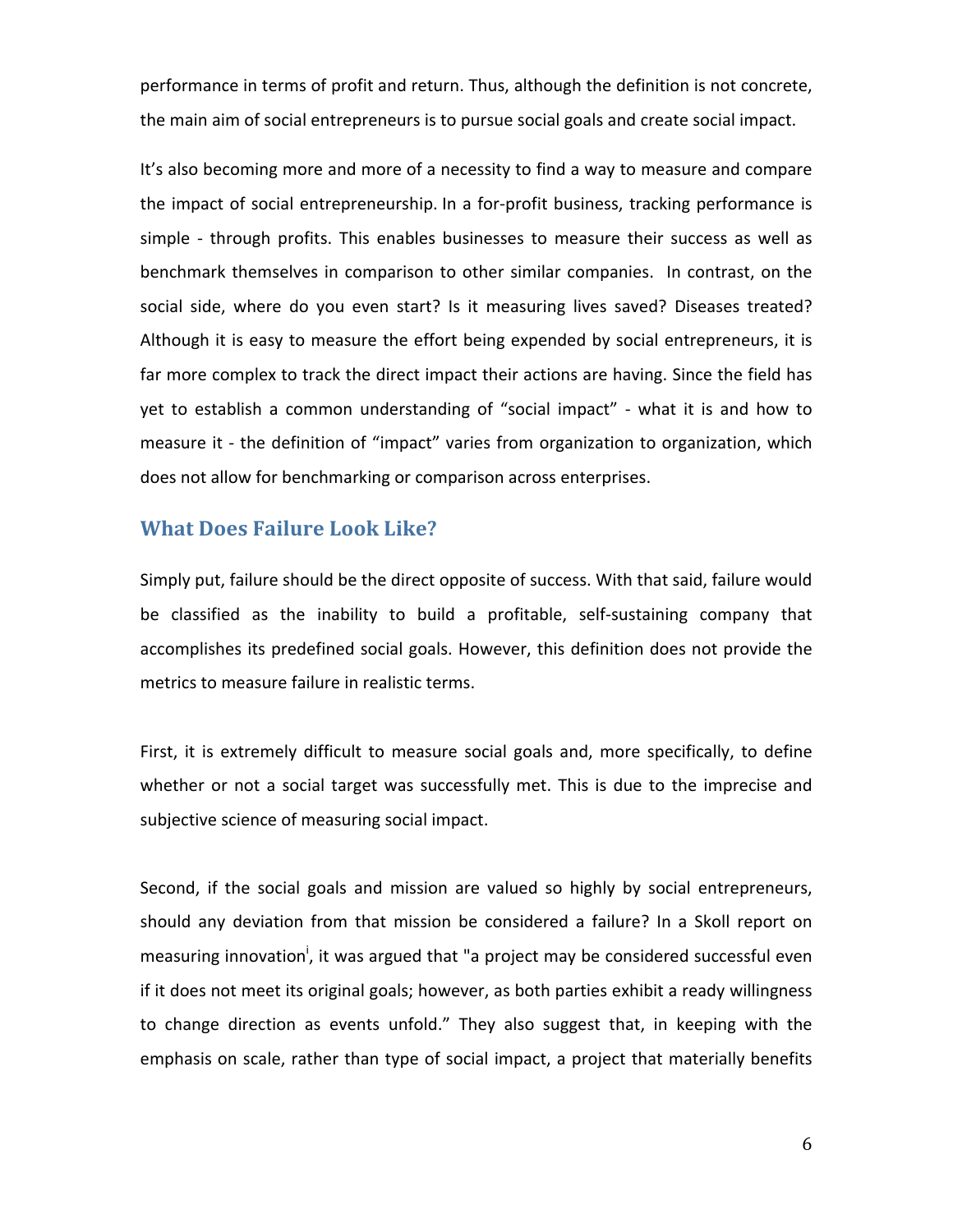many people will likely be judged a success, even if the benefit is different from the one originally
intended
(Kramer,
2005).

For the purpose of our research, we believe that an enterprise can fail in two ways. First, it can fail financially, meaning it is unable to generate enough revenue to stay afloat and is forced to close its doors (bankruptcy, etc.). The second type fails socially. It can either fail to build a revenue stream to back a social program, or fail to design a social program that
achieves
the
enterprise's
social
goals/missions.

## **External
Reasons**

#### **Lack
of
Legal
Support
in
Canada**

Essentially, a social enterprise is a hybrid of a business and a charity. Unfortunately, in Canada, there is currently no specific legal forum for social enterprises. They have to be considered either a business or a charity, and use that particular legal structure, even though neither structure perfectly fits their organization's goals and needs.

Unlike Canada, in the United Kingdom, there are legal structures in place to assist social enterprises, such as the Community Interest Company (CIC). The United States has Low-Profit Limited Liability Companies (L3Cs) that embrace and facilitate the so-called "third" *sector*.

Nabeel Ahmed, the managing editor of SocialFinance.ca at MaRS, ranks this lack of legal forum as the most important external issue currently facing social enterprises. This issue "brings a lot of uncertainties," he says. If they choose to be a charity, they can't make any profits, and if they choose to be a business, there are no tax credits and it is significantly harder to access capital. As a result, social enterprises that put their mission first and profits second have to compete with regular limited liability companies (LLC) for investments. Their social impact is harder to quantify and the return on investment may
not
be
high
enough
to
cover
their
costs.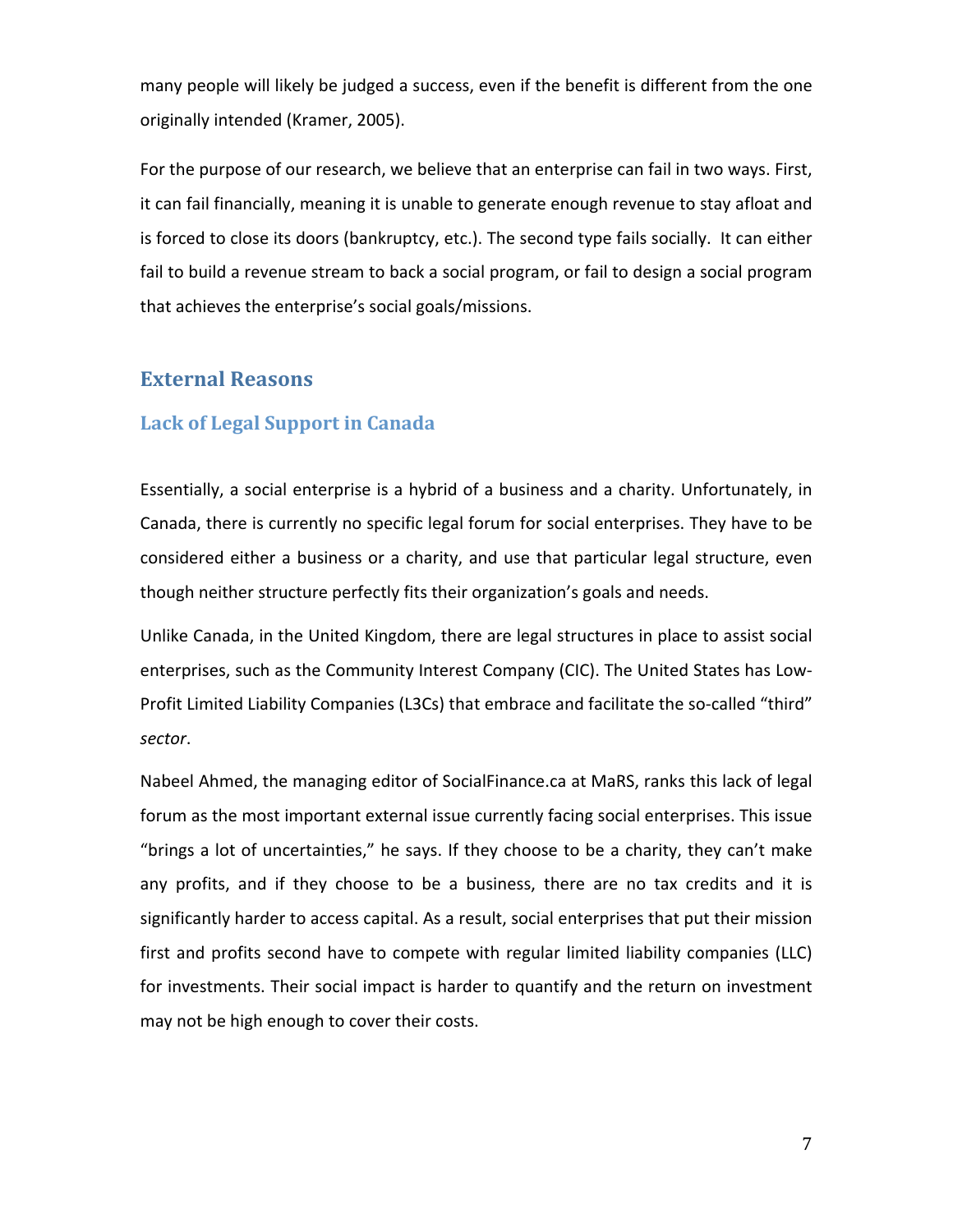## **Lack
of
a
Unified
Measurement
for
Social
Impact**

Social metrics or impact performance measurements are difficult to identify, quantify and measure. Imagine, for example, how you would measure "goodness". Although several
researchers
propose
different
social
impact
metrics,
no
common
measurement tool is universally agreed upon. This is a huge obstacle for social enterprises trying to prove
their
performance
to
funders
and
impact
to
customers.

Social enterprises are also at a disadvantage when competing with regular businesses for investments. In terms of financial return and social return on investment, social enterprises struggle to find a measurement tool that will allow them to benchmark and compare themselves to their peers/competitors in their respective field.

## **Lack
of
External
Funding**

Canada's social sector remains undercapitalized relative to the needs and pressures placed
on
it.
The
supply
of
social
finance
includes
loan
funds,
equity
investment,
patient capital and, in some cases, grants that attract new capital to the table or enable a social enterprise to shift to sustained profit generation. A 2010 report by the Canadian Taskforce on Social Finance states that there are currently at least thirty social finance investment funds in Canada, but most are under \$1M in assets and focus on a relatively narrow range of impacts. However, as referenced in this report, a review of existing literature suggests there is significant demand for more start-up and growth capital for social enterprises across Canada, with estimates ranging from \$450 million to \$1.4 billion (Canadian Task Force on Social Finance, 2010)<sup>ii</sup>

Ahmed also points out that it is hard for social enterprises to apply for loans since most Canadian banks are relatively risk-averse. Some alternatives, like crowdfunding (an online sales platform used to raise money from numerous people in small amounts), are accessible in the United States and the United Kingdom but are still quite limited in Canada. The innovative nature of social enterprise requires matching financial innovation and a customized financial sector that is different from existing financial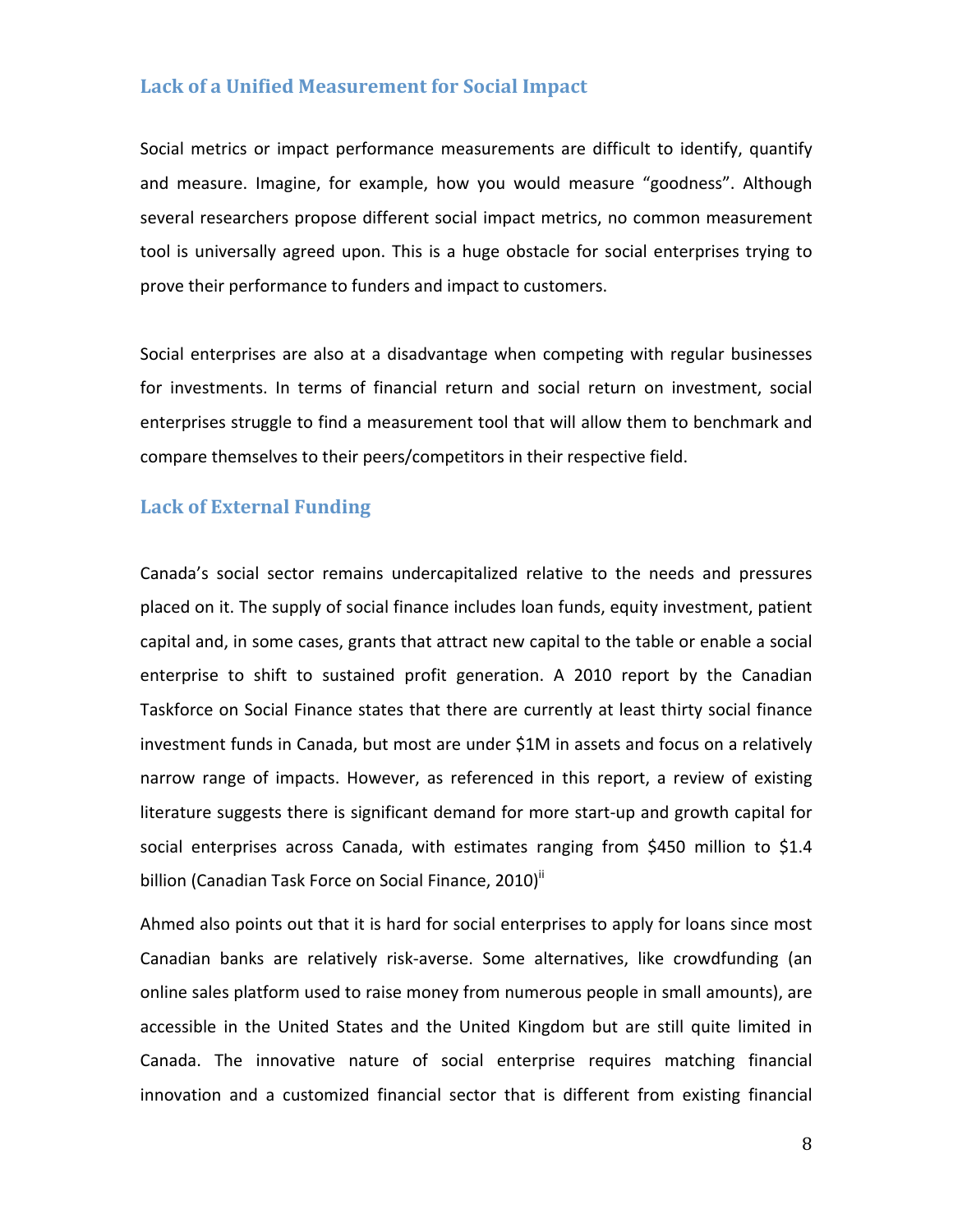products
 and
 instruments.
However,
 the
 relatively
 small
 market
 size
 results
 in
 higher overhead cost as a percentage of financial return. Financial institutions and intermediaries have less incentive to take on the initiative.

#### **Limited Access for Early-Stage Social Enterprises**

If you are a social enterprise in the early stages of starting up, the challenges you face are great. A 2008 survey of nearly a thousand social sector organizations by Community Wealth Ventures Inc. and the Social Enterprise Alliance found that foundation grants were the most common source of start-up capital (Community Wealth Ventures, Social Enterprise Alliance and DUKE, 2010)<sup>iii</sup>. However, the criteria most foundations use is extremely strict for start-up social enterprises. Typically, foundations require the startups to either have registered charitable status or demonstrate that they have a proven track
record
through
the
provision
of
financial
statements.

Kanika Gupta is the founder of SoJo, an early-stage social enterprise technology start-up incubated in Ryerson's Digital Media Zone. She has been closely monitoring the resources and funding options available for the past two years. Although there are lots of
competitions
and
awards,
she
 found
that
actually
getting
the
 funding
has
proven
to be incredibly difficult. In an article in SocialFinance.ca she says, "there's big talk, but early-stage social innovation financing is virtually non-existent in Canada." She believes that, "it's contradictory (and counter-intuitive) to demand that applicants fit into traditional organizational structures, when innovation is all about starting something new (Gupta, 2012)<sup>iv</sup>".

#### *Case
Study:
The
criteria
for
funding
are
specific
and
strict*

Zehra Abbas, founder of Youth Troopers for Global Awareness (YTGA), expressed the same concerns. YTGA is a youth-led not-for-profit organization that mobilizes and empowers young people for social justice through workshops, campaigns and the arts. The organization aims to provide a platform for critical and creative thinking as well as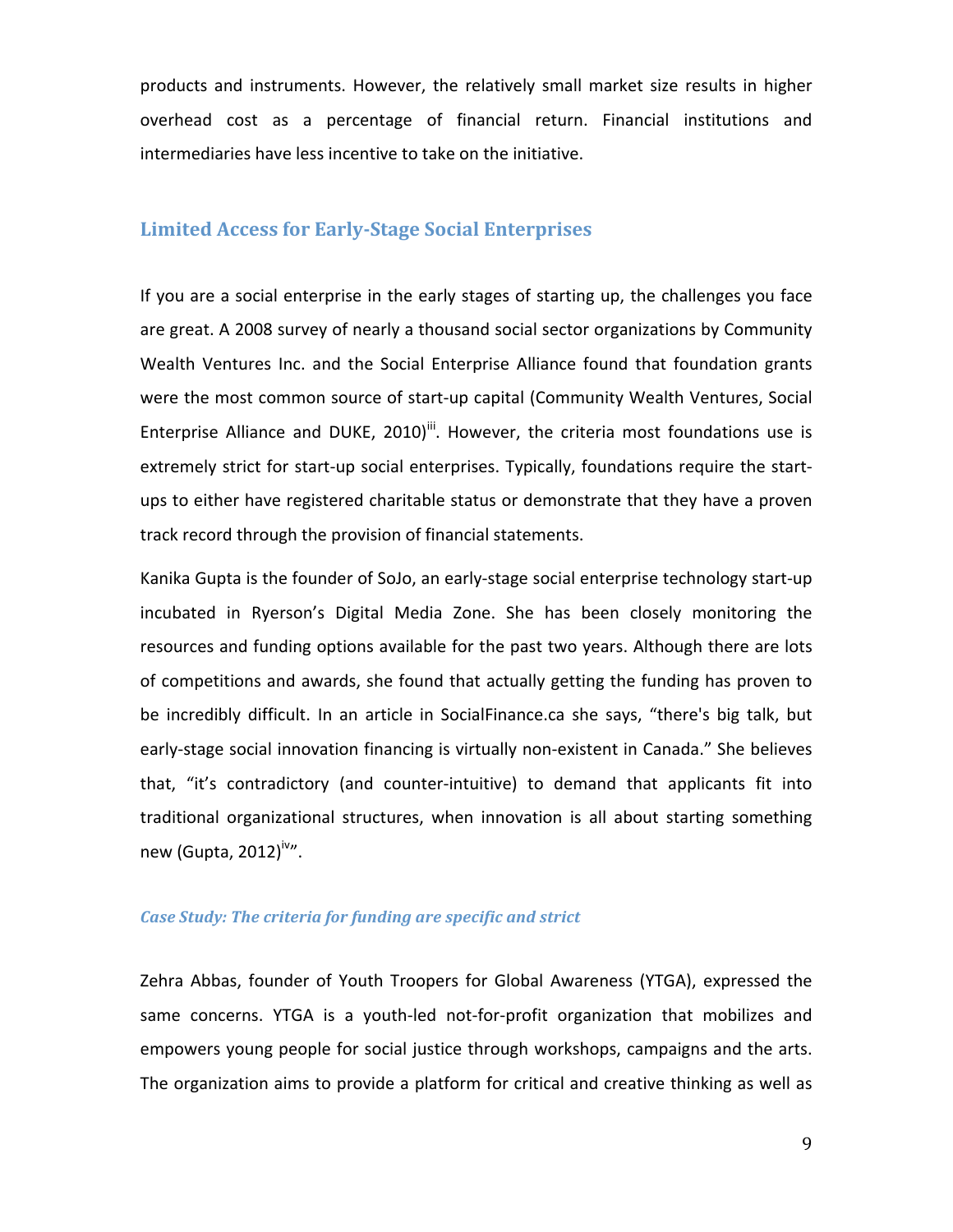self-expression. In Mississauga, Ontario there are limited places available for Youth Troopers to meet and work. In order to provide young people in Mississauga the same resources that are available in Toronto, Zehra and YTGA have been working to create a social enterprise in Mississauga called Studio 89. It's expected to be the hub for young people to continue YTGA activities and to bring in money to become self-sustainable.

With regard to funding, it took Abbas almost two years to finally get the money she needed. She said that, "we had a long list of grants, but we had to cross most of them off." There are many funders who only focus on projects in the City of Toronto, making a project in Mississauga ineligible. There are also many foundations that require audited financial statements, but the fee is very expensive for start-up social enterprises.

Abbas also had to wait a long time to hear back from foundations about their status. "It took us four months to find out whether we got the seed funding or not," she explained of one situation. "We applied and four months later, we got declined. We applied again, waited another four months and got rejected again. Easily, one year is gone." There are other grants that have six-month waiting periods. Based on these timelines, it is extremely hard for early-stage enterprises to survive without money during the application
period.

Abbas also told us that they put all of the small amounts of corporate funding they received in the interim into their new application, waiting until the foundation agreed to support them. She feels that foundations should base their decision on the demand for the program rather than adhering strictly to predetermined funding criteria. She feels that it's like "waiting until most of the work is done."

10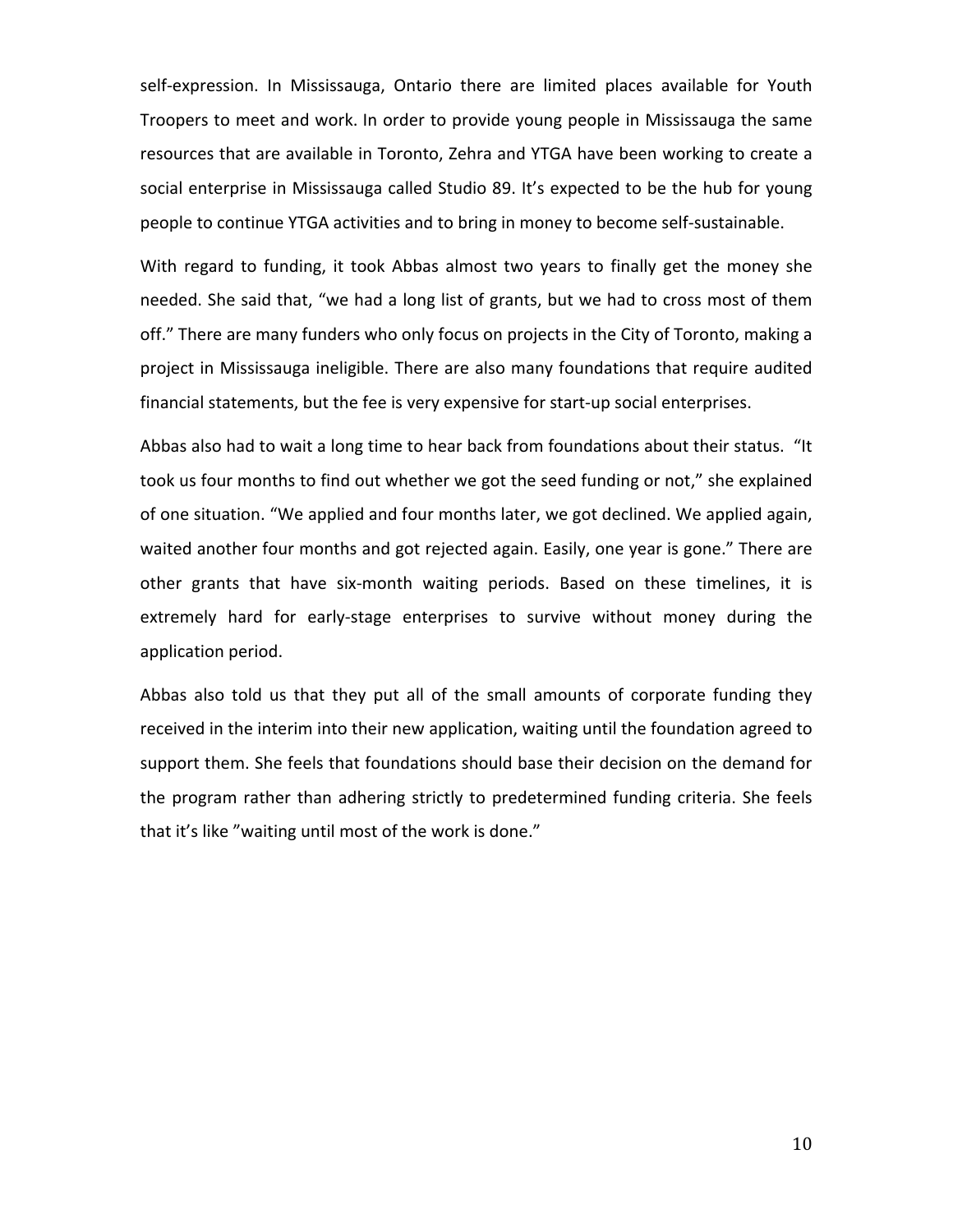## **Internal
Reasons**

#### **General
Reasons**

#### **Inability
to
Get
Through
the
Funding
Gap**

As mentioned above, the limited availability of grants for start-ups causes low success rates of applications. It is not rare to see a funding gap for social enterprises when the grant
application
does
not
get
accepted.

#### *Case
Study:
Grant
Application
Rejected
and
Funding
Gap
Faced*

Miles Depaul is the director of Sustainability CoLab at Sustainable Waterloo Region. He leads research into how to best scale up the impact of Sustainable Waterloo Region in other
communities
across
Canada.
The
research
includes
engaging
partners,
supporters and funders to collaboratively launch a new national-level entity. This entity's mission will be to enable community leaders to develop programs to advance the environmental sustainability of organizations by creating a collaborative learning network across the country.

In recent months, Depaul has been faced with a funding gap because a grant application that would have provided him with the necessary funds was rejected. It's been frustrating, he shares. "Sometimes when you think you have things figured out, you don't, and you do not find out until you get the rejection from the foundation."

Depaul tried to determine the reason why they did not get the approval. Their team worked closely with the Ontario Trillium Foundation to figure out how to reapply and tinker their model. Through the process, the group refined the model and focused more on
the
major
business
concepts
and
scaling
back
the
number
of
targeted
communities.

Depaul and his team reapplied for the grant this past November, hoping to get spark funding from foundations that will support their organization for the first two years. At that point, they expect to be charging membership fees and will be able to offer consulting services to communities to help them become self-sufficient. This is their strategy
to
avoid
further
setbacks
when
it
comes
to
funding.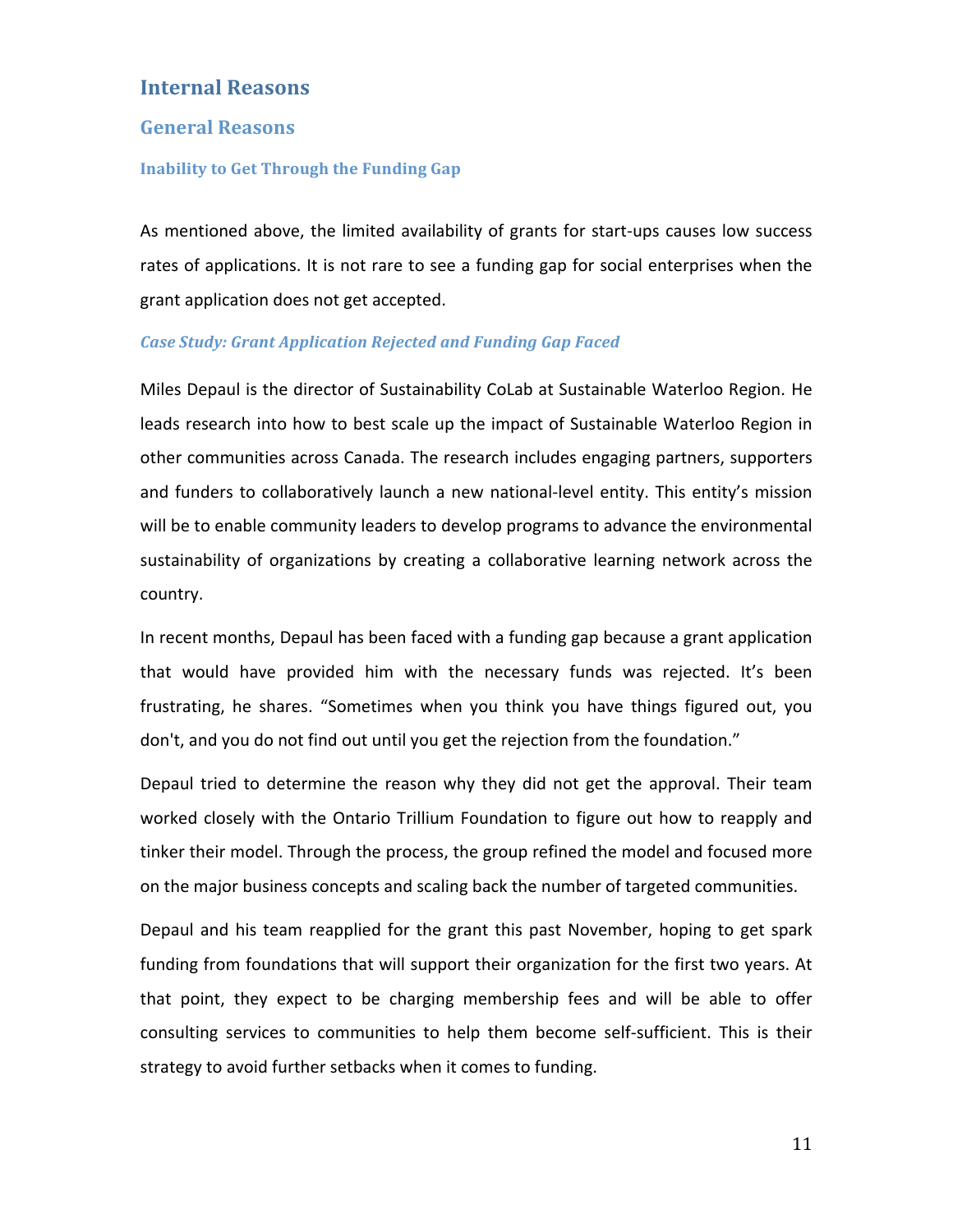#### **Suggestions:**

#### You Need To Recognize When You Are Wrong

Depaul shared two lessons learned. He believes you need to admit setbacks and ensure you
ask
the
right
questions.

There are some grant candidates who simply submit the same application again and again when rejected by the foundations. He suggests working closely with fund advisors to find out the reasons why your application was rejected. "We really prioritized this (the communication) when we realized that we did not have this figured out and did not have
all
the
answers."

When you admit failure, you are able to step back from the situation and see some new tools you can use and new people to contact for help. After admitting failure, ideas that some contacts had recommended to Depaul eight months previous now seemed much more attractive. As a result, he is willing to try new routes and reconnect with potential contacts. He talked to a lot of advisors, academics and leaders who know this industry well. "Setbacks are an opportunity to innovate differently again," he said.

Depaul knows some entrepreneurs who only look to themselves to figure out the problems and do not have an open perspective. He thinks things would be easier for social entrepreneurs/enterprises if they just leave the comfort zone of their offices and have conversations with groups of people who have faced or are facing similar challenges. It is an opportunity for everyone to learn from each other's success and failure.

Second, Depaul believes you need to step back and reassess whether you are asking the right questions. It is very important to identify the problem. His rule of thumb is "if you spend one hour to solve a problem, fifty-five minutes are used to come up with the problem and five minutes to come up with the solution." His team started with a white board
to
determine
the
problem
or
research
question.

In their case, after much work, their problem was redefined as, "how to change the culture of business in communities." Prior to being rejected, the question was "how to scale up Sustainable Waterloo Region," which ended up being the wrong question to ask.

12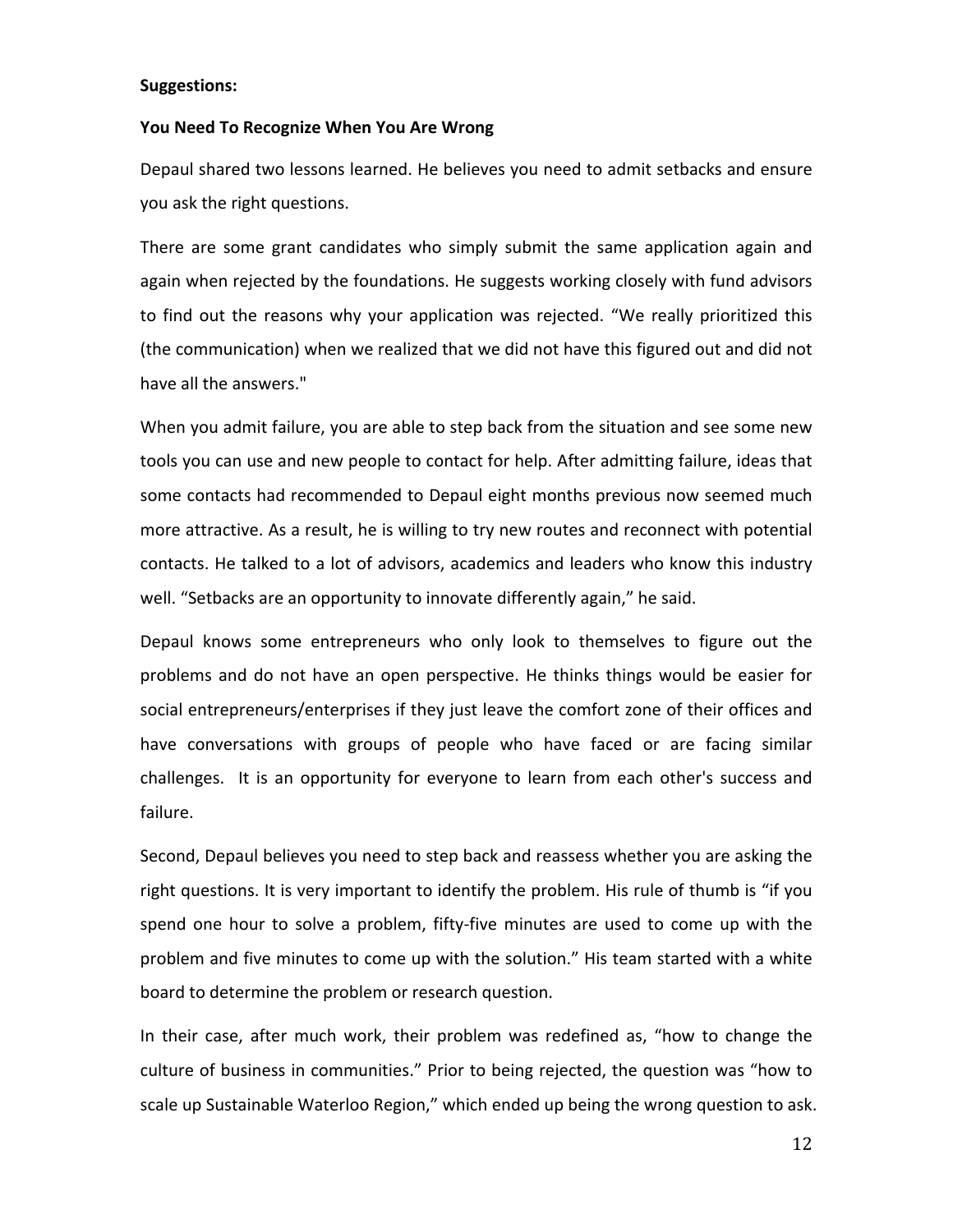This new perspective helped them focus on the right business for them-- carbon mission reduction.

#### Match the Different Risk Appetites for Social Entrepreneurs and Funders

Depaul also believes another issue is funders' unwillingness to allow for failure in the social entrepreneurship realm (compared to the for-profit world, which assumes a 90% failure rate). A new idea that is not dangerous is not a new idea, some say. The recipients of funding (Sustainability CoLab in this case) often choose to take on a lot of risk because of the lack of resources allocated to the research and development (R&D) phase, while funders prefer not to take any risk due to the limited resources on their end.

Moving forward, Depaul hopes that the two sides can meet in the middle, whereby funding recipients take the necessary time in the R&D phase and funders take the necessary risk, to ensure truly great and innovative ideas are funded.

#### Follow the Start-Up Model when Dealing with the Funding Gap

Jerome Kisting, manager of the Toronto Enterprise Fund (TEF), suggests following the tech start-up principle of measuring the cash-burn rate and keeping this as low as possible during the funding gap. He believes you should do things quickly and move fast to run your business as lean as possible. For example, hire part-time staff before you can generate income, if possible, given your type of enterprise. You do not need to wait for everything to be in place to start selling products. You do not need to build something big before you get a sense of how much demand there is for your product. Thomas Edison coined the Principle of Accelerated Failure, which means trying things as quickly as possible. If you fail, try again and again. By failing quickly, you increase your chances of
ultimate
success.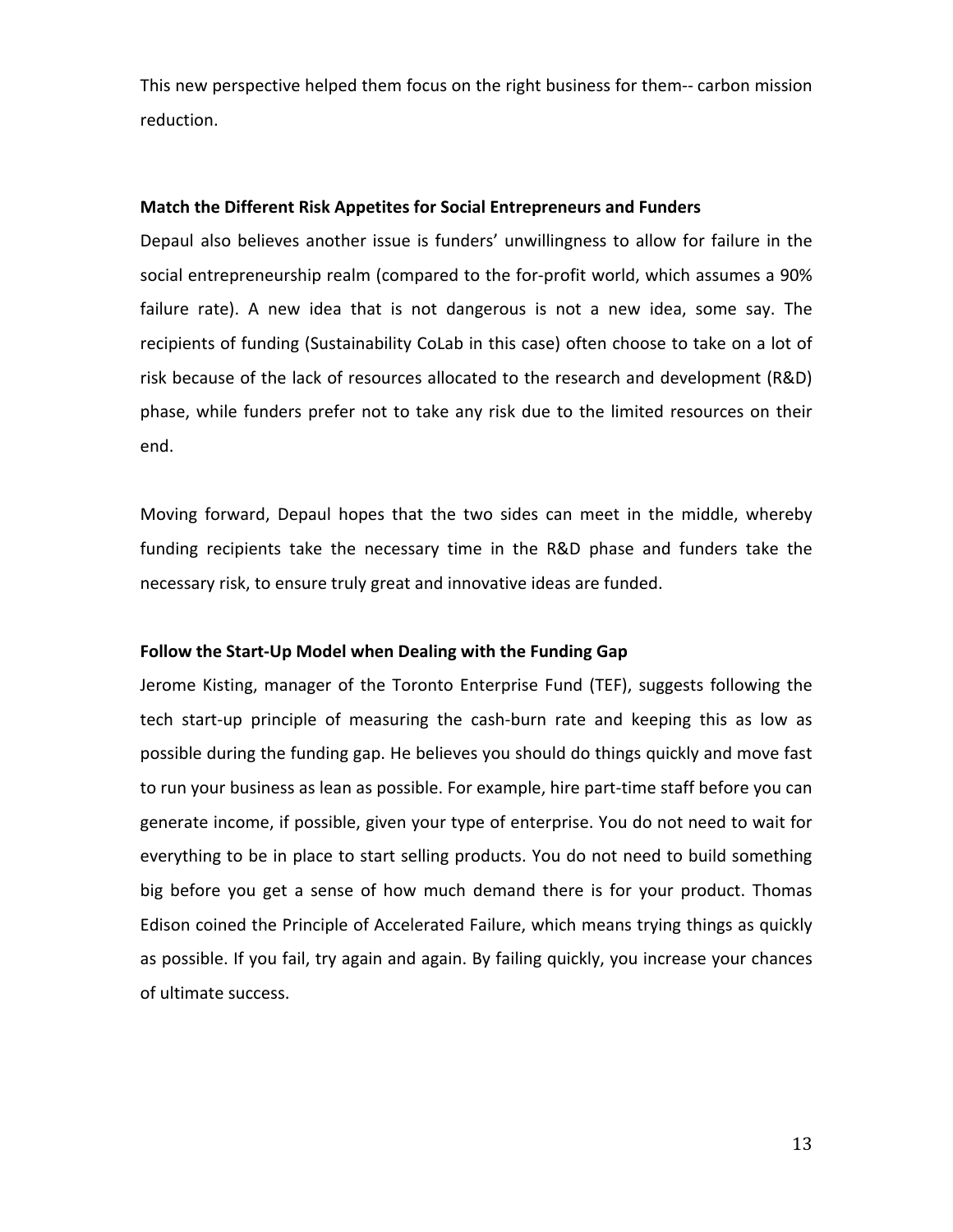#### **Consider
the
Rejection
as
Part
of
the
Journey**

Kisting said rejection is part of the journey in developing a social enterprise. You should ask a lot of questions and try to learn how to do things differently the next time around. Besides, when you apply for a grant, you typically receive access to free workshops that equip you with business knowledge, and advisors who provide consulting services. He encourages all applicants to leverage those free resources. He also mentioned that many
social
enterprises
get
funded
on
the
second
try.

#### **No
Solid
Business
Model**

#### **The
Importance
of
Having
a
Sustainable
Business
Model**

When social enterprises start up a new social business, they typically need seed capital that can be raised through fundraising organizations. But, as the funding environment becomes tight, external grants can't help to sustain a social enterprise for long. Most professionals in our interviews, like Vicki Saunders and Assaf Weisz, thought the hybrid structure of having a normal business and investing the money earned to realize a social goal
could
be
a
future
trend.

A solid business model is a guarantee for a social enterprise to generate sustainable revenue. In our interview with Jerome Kisting at TEF, we began to understand the goal of
most
 funding
 organizations.
They
are
 not
a
 treasury
vault
 that
 provides
 permanent grants to social enterprises. On the contrary, their goal is to help social entrepreneurs start up their business, implement their plan and ultimately realize a self-sustaining model. According to Kisting, some social entrepreneurs over-rely on grants. They focus on the fundraising competition, rather than looking for independent ways to support themselves
and
be
sustainable.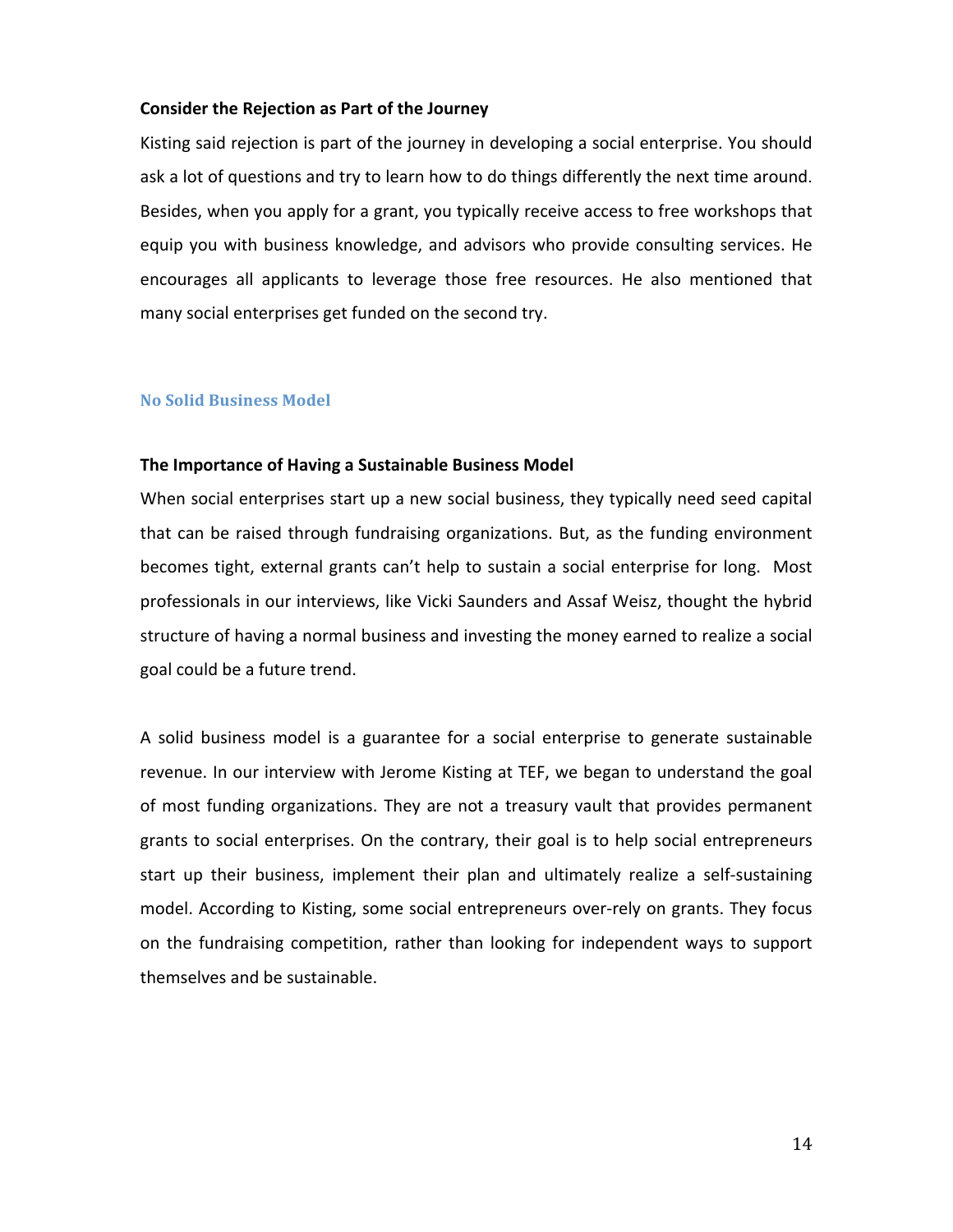#### *Case
Study
1:
Changing
Social
Business
Models*

Assaf Weisz is the co-founder of Venture Deli, a social venture capital company in Toronto. In 2008, Weisz was one of the founders who established Young Social Entrepreneurs
of
Canada
(YSEC).
The
mission
of
YSEC
was
to
ignite
a
national
movement of young social entrepreneurs interested in the alignment of people, planet and profit. They offered a range of services designed to support entrepreneurs between 17 and 30 years old who were starting or running social enterprises. Major services included workshops of practical education, business planning, customized consulting, and personalized
financial
management.
The
organization
started
very
rapidly
and
expanded to thousands of members. They received original grants from the Laidlaw Foundation, the Ministry of Citizenship and Immigration and other public organizations.

However, the initial social business model didn't generate sufficient revenues, while occasional grants were unable to support the expenditure of such a large organization. When there was only three months left before the crisis of a funding shortage, the organization worked out a plan whereby it charged every member service fees. The social business model helped to generate revenues for more than two years. Revenues grew,
but
not
fast
enough.

The challenges Weisz faced with YSEC empowered him to change the social business model and find some novel ideas to improve the sustainability of the organization. Venture Deli has its Purpose Capital, a business line that provides impact investment strategies to investors. Fundraising services also provides a stable revenue source for the
new
organization.

Weisz has made good use of the client base established in YSEC. He figured out that many
Canadian
entrepreneurs
focus
too
much
on
small
issues
like
making
an
application or picking a colour on a box, but fail to concentrate on the big picture. Helping these social entrepreneurs alter their way of thinking is one of Venture Deli's missions. Weisz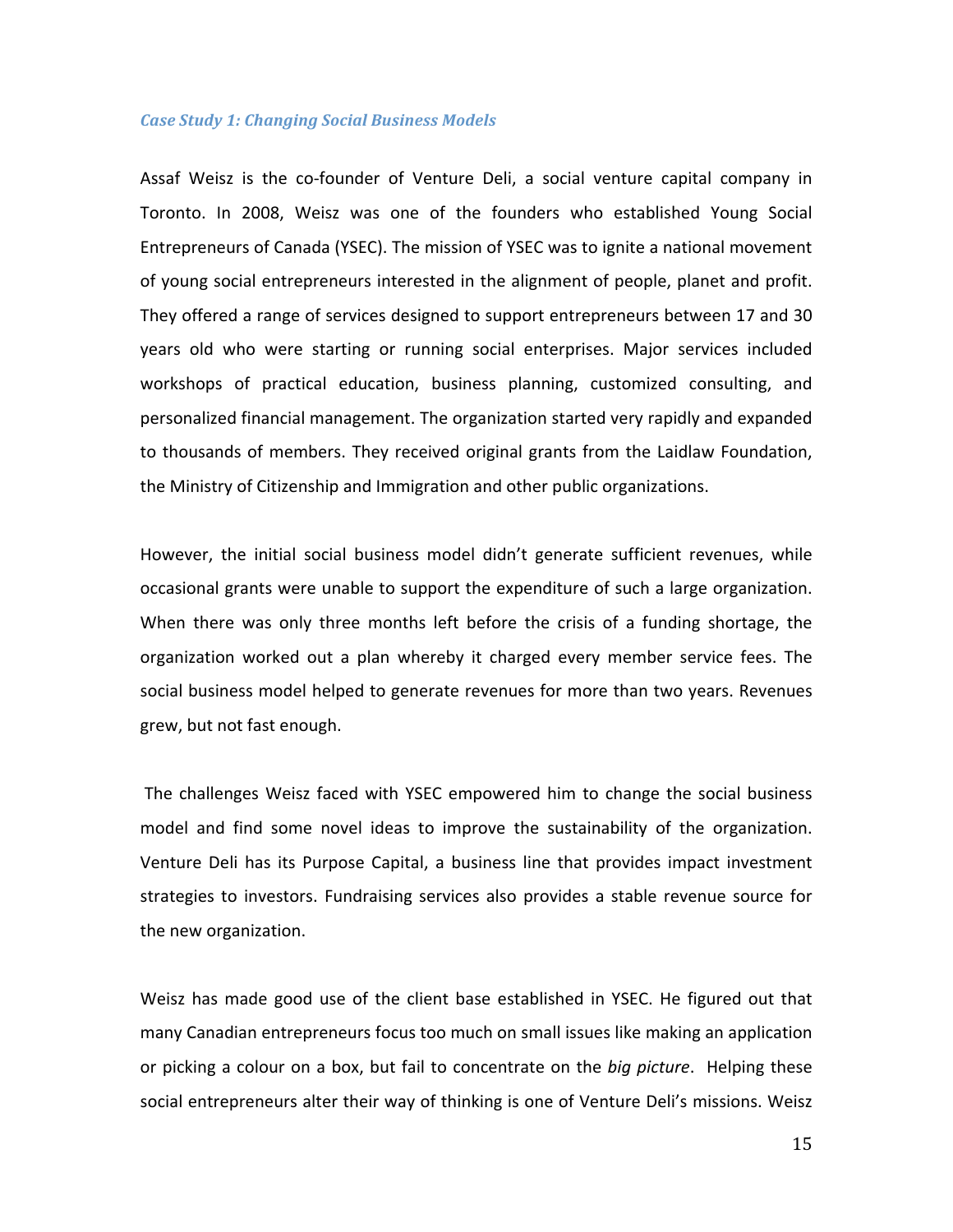is
a
great
example
 of
the
adventurous
leaders
who
are
interested
in
 social
 businesses successfully finding a long-term sustainable model.

#### *Case
Study
2:
St.
John
Bakery's
Legendary
Story*

Jeanette Campbell, senior manager at TEF, mentioned a notable story regarding a social enterprise that transitioned from needing continuous funding to being self-sustaining. St. John's Bakery is a social enterprise business on Broadview Avenue in Toronto, specializing in handmade French-style organic bread with organic flours and all-natural ingredients from local suppliers. The organization was funded by TEF for several years before it finally found a long-term sustainable business model to sell special handmade bread, while also helping to support the expenditures of the organization.

#### **Suggestions:**

What kind of business model should social entrepreneurs build? Our suggestion is that a social enterprise should find a business model that is suitable for its scale and best fits its social goal. A good business model could help a social enterprise be sustainable in the long-term. However, not every social enterprise is able to find a business fit at the very beginning. Many of our interviewees faced different obstacles and even failed in their original
business
models
before
turning
around
and
becoming
successful.

#### **Marketing
Research
Is
Essential**

Many interviewees mentioned the importance of doing market research before launching a business. We found funders and social enterprises usually have different perspectives on what constitutes good market research. Funders thought the many research reports that social enterprises presented were not convincing enough, while social enterprises had no idea how to make it comprehensive.

Jerome Kisting from TEF told us that when he evaluates a business plan, he goes straight to the market research because that gives him an immediate impression of the extent to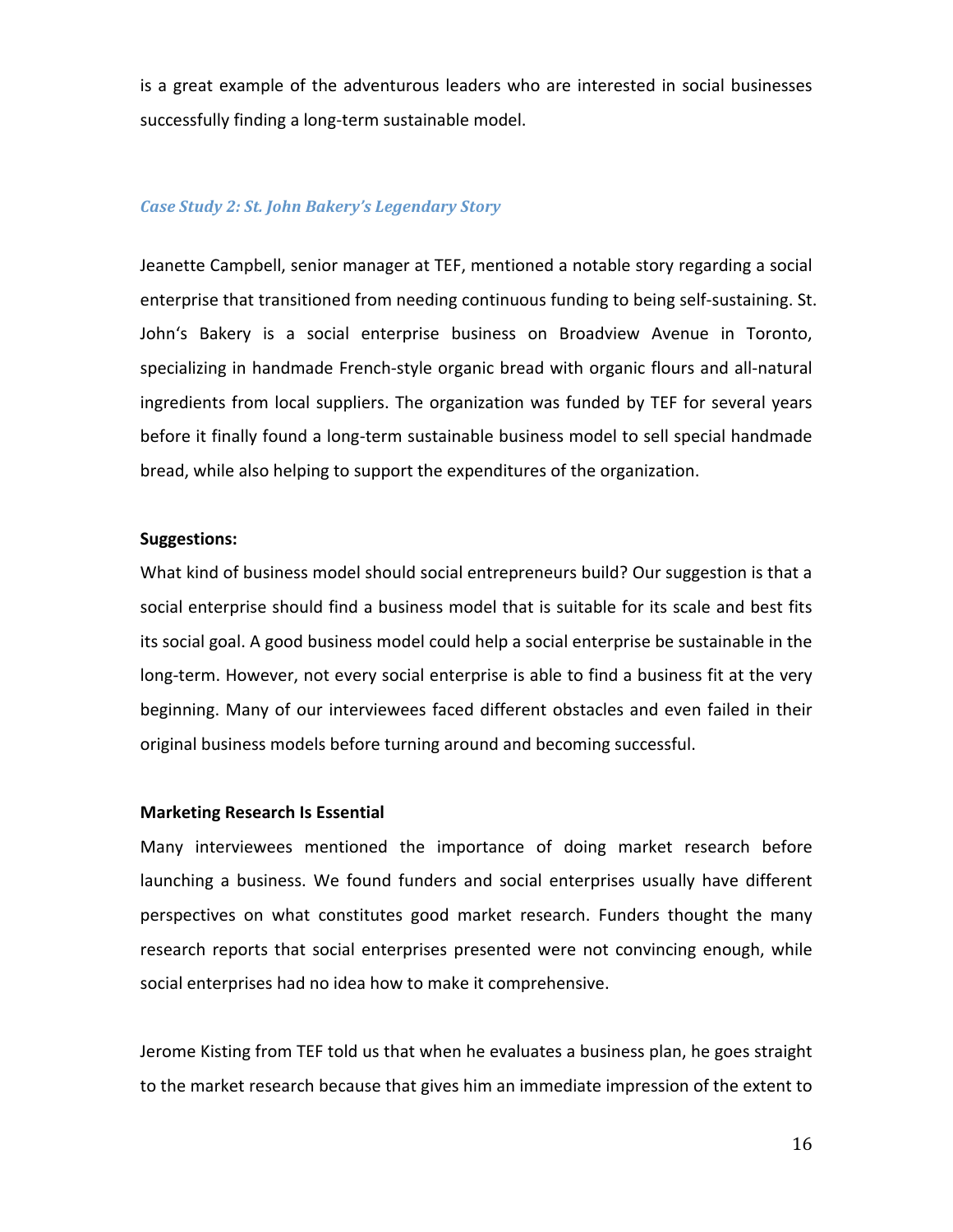which an applicant understands their market and whether there was a demand from customers for the product/service. Next, he looks to the financial projections section to see whether the findings of the market research are brought out in the financial projections. Essentially, the idea is to try to understand what the financials are based on, and the depth of understanding that the organization has of the market they are trying to
enter.

Miles Depaul also provided some powerful insight on this topic, saying that sometimes "perceived demand might not be real." When Depaul and his team conducted market research on their target communities, trying to determine what business services they supported, most said they were interested in the idea of consulting services. However, what they soon learned was that people typically provide positive feedback when you present them with something you're honestly passionate about. They may just pretend to be interested. So it's important to consider the risks involved in your research base and make reasonable statistical estimates on the real demand versus perceived demand.

From a funder perspective, Kisting believes a survey is not adequate. He needs to be convinced that people who were interviewed and interested in the product or service would really make a purchase and be a returning customer. "If you cannot tell me how many potential customers you met with and what changes you made or didn't make to the business model based on their feedback, I find it hard to believe that there is real demand for your product or service," he said. We suggest that social enterprises handle the market research carefully and meticulously. The report shouldn't be designed for funders but should be conducted to gain greater understanding and to grasp the real feasibility
of
your
business
plan.

A good suggestion for most social enterprises is to make good use of external resources in social consulting and fundraising organizations. Mentorship is a very useful practice that can enhance the professional skills of social enterprises and offer support for a number of elements of their business, such as marketing research, sales and operations.

17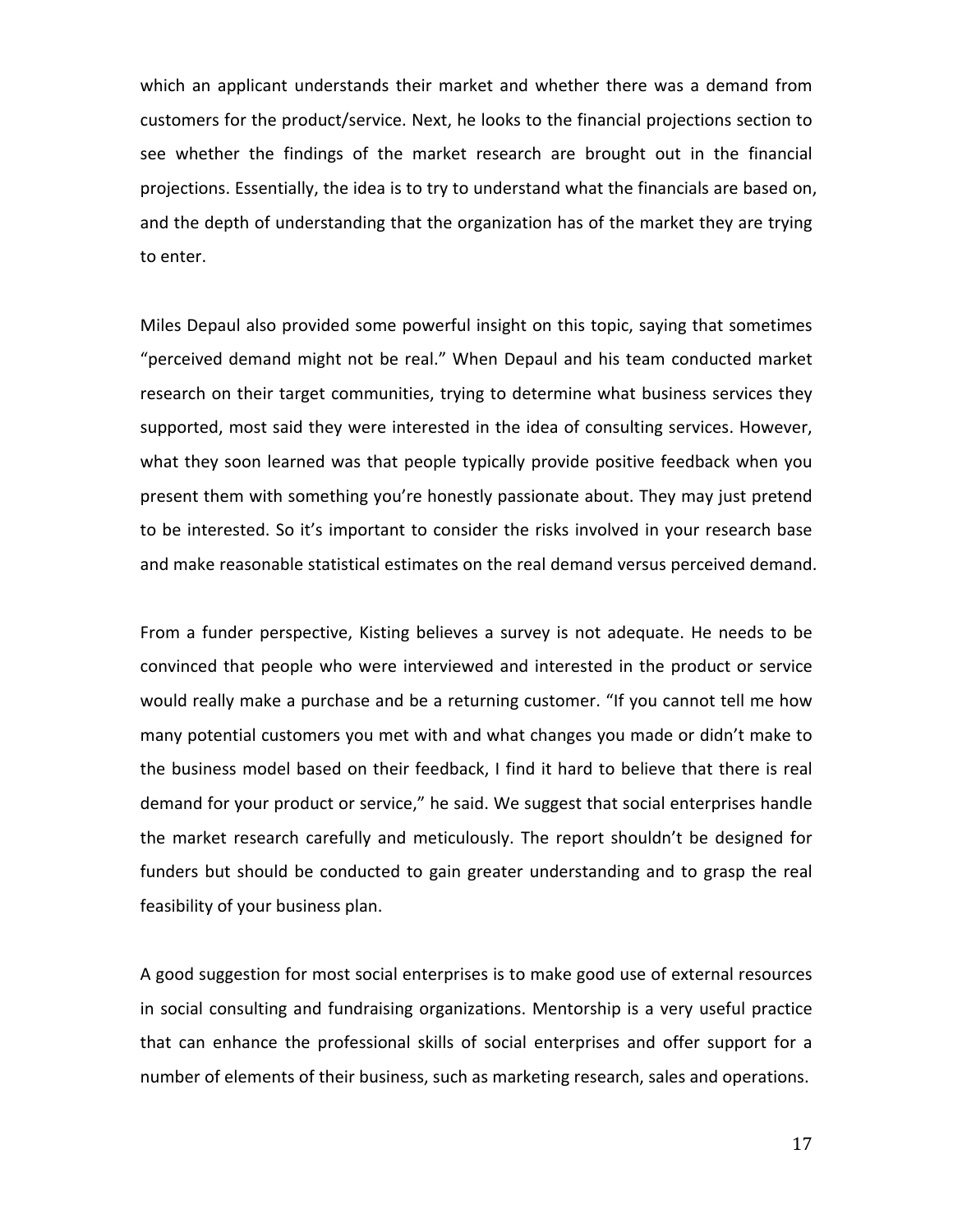#### Inability to Balance "Just Do It" and "Think Through It"

Many social entrepreneurs struggle with balancing "just doing it" and "thinking through it," whether they should think through the whole business plan and do all of the preparation
before
implementation,
or
try
to
get
it
out
early
and
use
the
trial
and
error method. Some risk-averse social entrepreneurs prefer to get everything in order prior to launching their business because they want to present the best service or products to customers and can't afford to lose money at the very beginning.

From Kisting's perspective, every dollar spent should be aligned with the prospective customers' needs, as they are the key indicator of potential sales. Social enterprises should use the limited seed capital wisely and make proper changes based on consumer needs
and
should
avoid
wasting
resources.

#### *Case
Study:
Test
out
Your
Ideas*

Weisz has advice for the above struggle based on his practical experience with YSEC. Before launching the program, his team did a very comprehensive feasibility study that was both time-consuming and expensive. However, when implemented, the program was significantly different from the feasibility study they conducted. A strong advocate and supporter of implementing new ideas as soon as possible, Weisz adopts the "just do it!"
mantra.

From his point of view, people should never rely too heavily on the feasibility study. When you think the business is practical, you will feel too safe and overconfident to implement your plan. This will cause you to fail to notice any potential risks. The best idea is to invest a small amount of start-up capital to try your idea out via a sample and then
make
quick
changes
based
on
customer
feedback.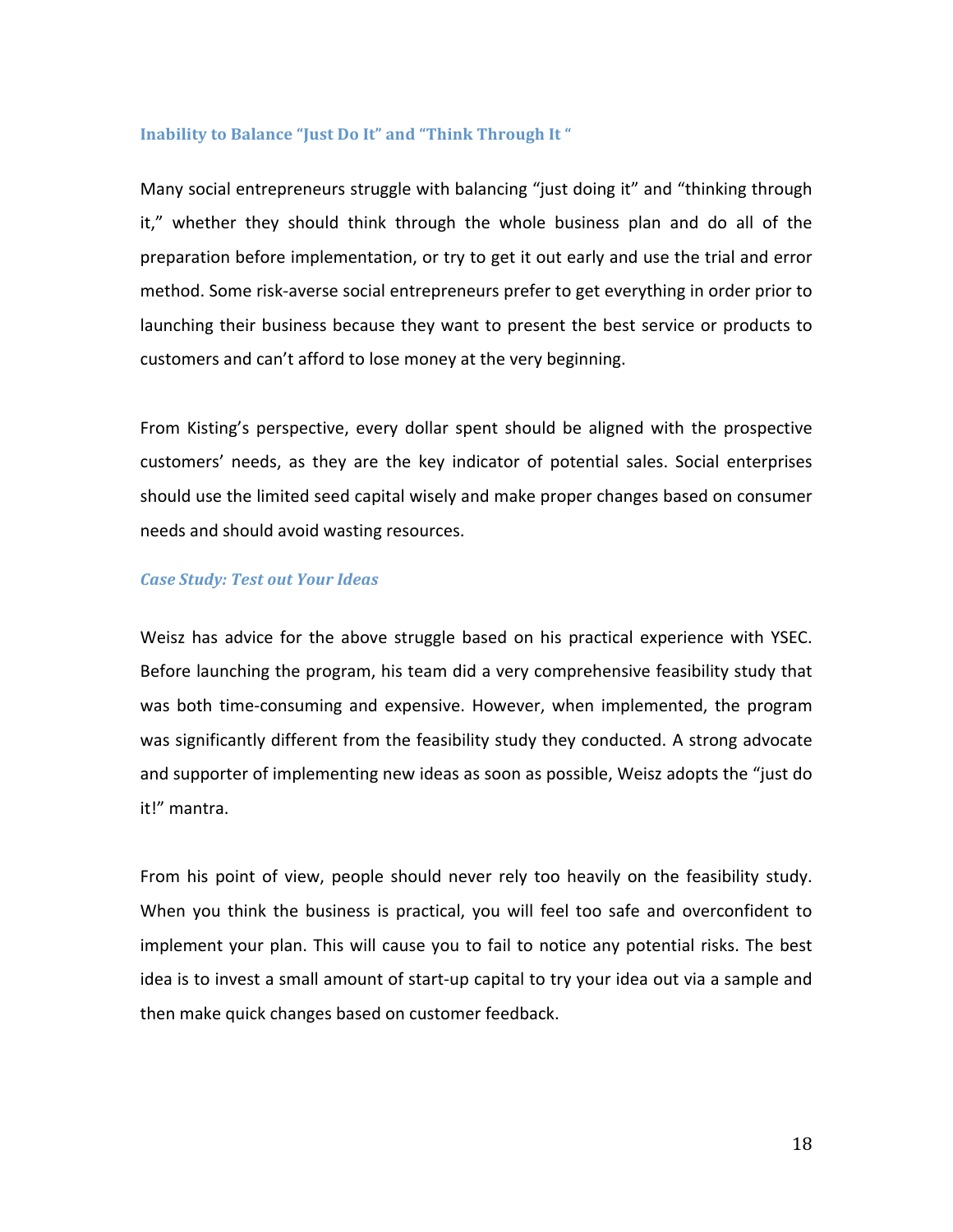#### **Inability
to
Think
Innovatively**

Several of the industry professionals and entrepreneurs we spoke with felt that those who fail as social enterprises or entrepreneurs typically lack innovative products/business models. A social entrepreneur's ability to create innovative solutions for social change and to use business principles to build sustainable and high-impact initiatives is a competitive advantage in an industry that is plagued by similar initiatives and
business
models
(Gordon
Institute
of
Business
Science).

Thinking innovatively about how to improve a community, increase access to education, or
 feed
 the
 hungry
 enables
 social
 entrepreneurs
 to
 align
 their
 mission
 with
 tangible outputs. This innovation can make the difference between succeeding and failing in a saturated market. Ultimately, it is the customer base that makes the decisions, rewarding those who can create and market successful innovations that, in turn, attract additional capital and incentive to innovate.

But it seems to be a vicious cycle. Unlike the for-profit industry, not-for-profit companies face limitations and challenges when it comes to investing in market research and development, due to human capital, funding and consistency issues. As highlighted by The School for Social Entrepreneurs, "areas ripe for innovation might be those where the risk (and cost) of the status quo is higher than the risk (and cost) of innovation" (Learning from failure (and social entrepreneurship), 2010). Failure drives innovation; without risking failure, there is no possibility for innovation.

#### *Case
Study:
Elisha
Muskat,
President
of
Ashoka*

Ashoka is a global not-for-profit organization that supports leading social entrepreneurs around the world, providing them with access to pro bono consulting and other professional
services,
and
connecting
them
to
Ashoka's
global
network
of
business
and social entrepreneurs. Elisha Muskat, the president of Ashoka Canada, shared her organization's criteria for selecting social entrepreneurs to be Ashoka fellows. Requirements include having new ideas, novel solutions to challenges, and long-term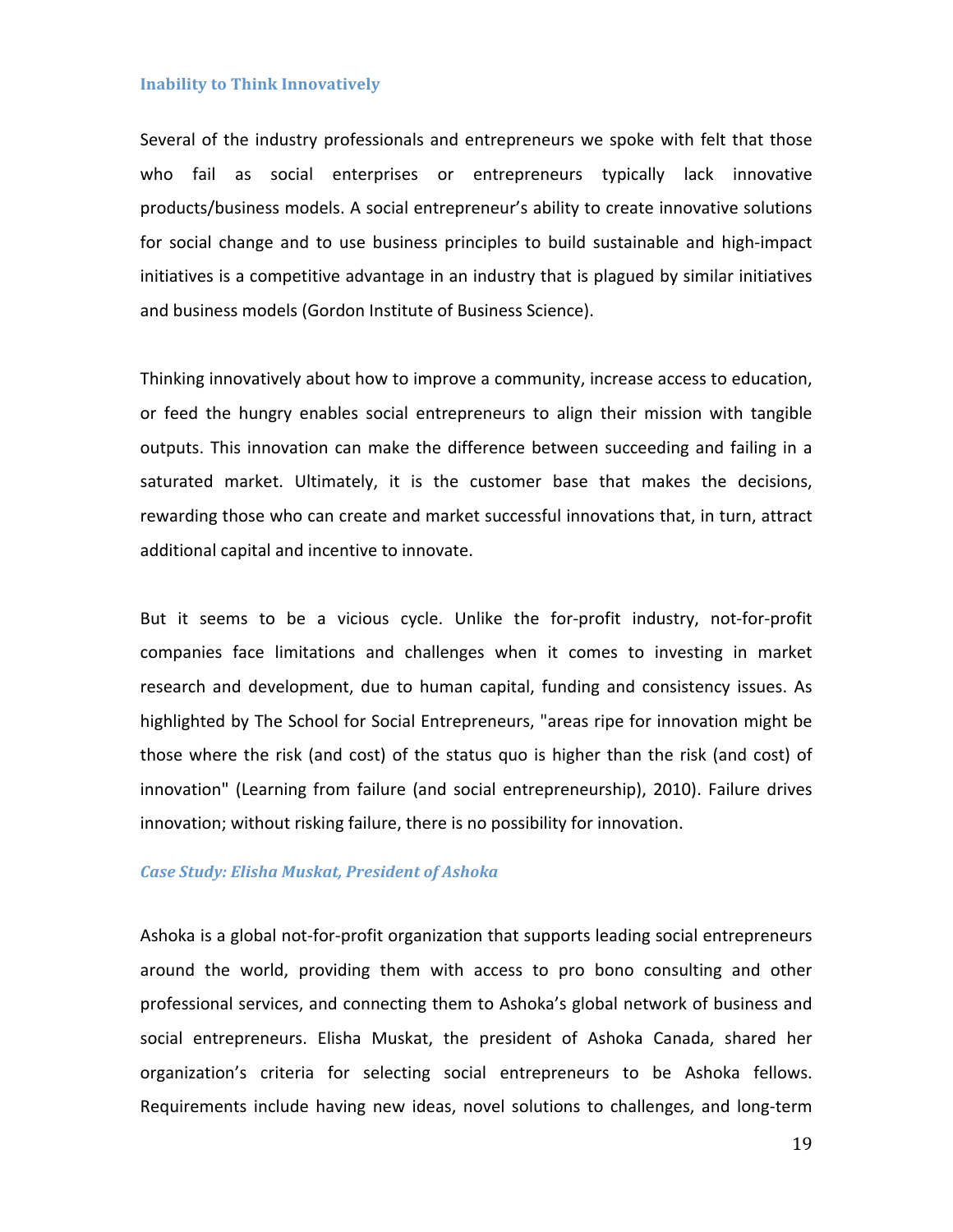creativity. So an important part of the job for Muskat and her team is to figure out which idea is the golden apple and how to implement it.

#### **Suggestions:**

#### **Three‐Item
Checklist**

Scott Warren is the co-founder and executive director of Generation Citizen, a venture that aims to strengthen civics by teaching young people about civics and helping those in low-income communities identify and fight for issues they care about. On a regular basis, Warren is asked for guidance by eager entrepreneurs looking to start companies. His typical advice to those interested in working within the not-for-profit sector is to think twice. He truly believes it is extremely challenging to succeed, and there are constant
barriers
you
will
face
to
become
a
sustainable
company.

If someone appears to Warren to be serious about starting up and venturing into this sector, he believes there are three-criteria that must be considered:

## **Three
Criteria
to
Consider:**

#### **1. Quality
of
the
Team/Entrepreneur**

- a. Are you and your team passionate/driven about your social cause?
- b. Are you going into this to make money? If so, this is not the right business for
you.
	- i. "This is the difference between a social entrepreneur and a business
	man,"
	as
	per
	Warren.

#### **2. Demand
for
Product/Service**

- a. Is there real *demand* for this product/service?
- b. Are you responding to market demand or social demand?
- c. Are
you
fulfilling
a
market
need?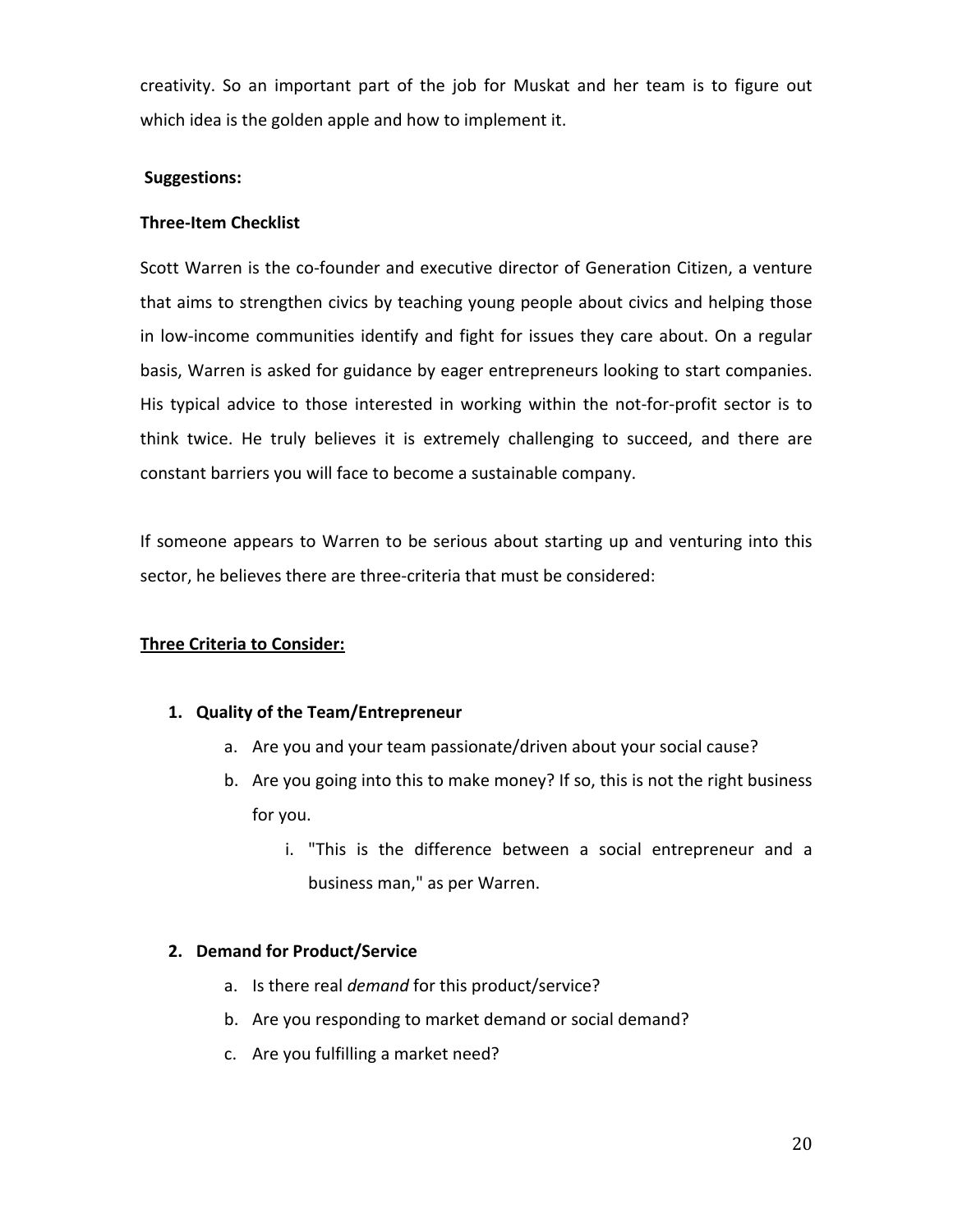#### **3. Is
The
Product/Service
Innovative?**

- a. Are you the only one offering this product/service? If not, how are you different/better
than
your
competitors?
- b. What's
your
competitive
advantage?
- c. How
can
you
do
it
faster/cheaper/better?

#### **Mistakes
and
Issues
Identified
Too
Late**

Every organization and every person out there makes mistakes. What matters is how long it takes for the group or individual to recognize the mistake and fix it.

#### *Case
Study:
Online
Portal
for
Members*

Miles Depaul was assisting in the launch of an online portal for Sustainable Waterloo Region. The portal would allow people to watch videos of past events or reports and leave comments. The purpose was to offer a platform for continuing communication amongst
 members
 between
 events.
 The
 technology
 behind
 it
 was
 great,
 but
 no
 one actually used it. It wasn't a surprising result considering there are already tons of social networking
tools
such
as
Facebook
and
Twitter
out
there.

At first the group tried to tinker with the portal by expending more effort on its marketing, but still no one used it. Depaul admitted that it took too long for them to recognize the issue. The problem was not that people had no means of communication between the events; perhaps they simply did not want to communicate.

#### **Suggestions:**

#### **Stop
Initiatives
That
Are** *Not***Producing
Results
As
Expected**

Depaul recalls that they felt something was odd in the development process. When they piloted the portal for a few months, no one had used it. However, it was hard to pinpoint the mistake earlier since it was "too easy to do nothing." But he did emphasize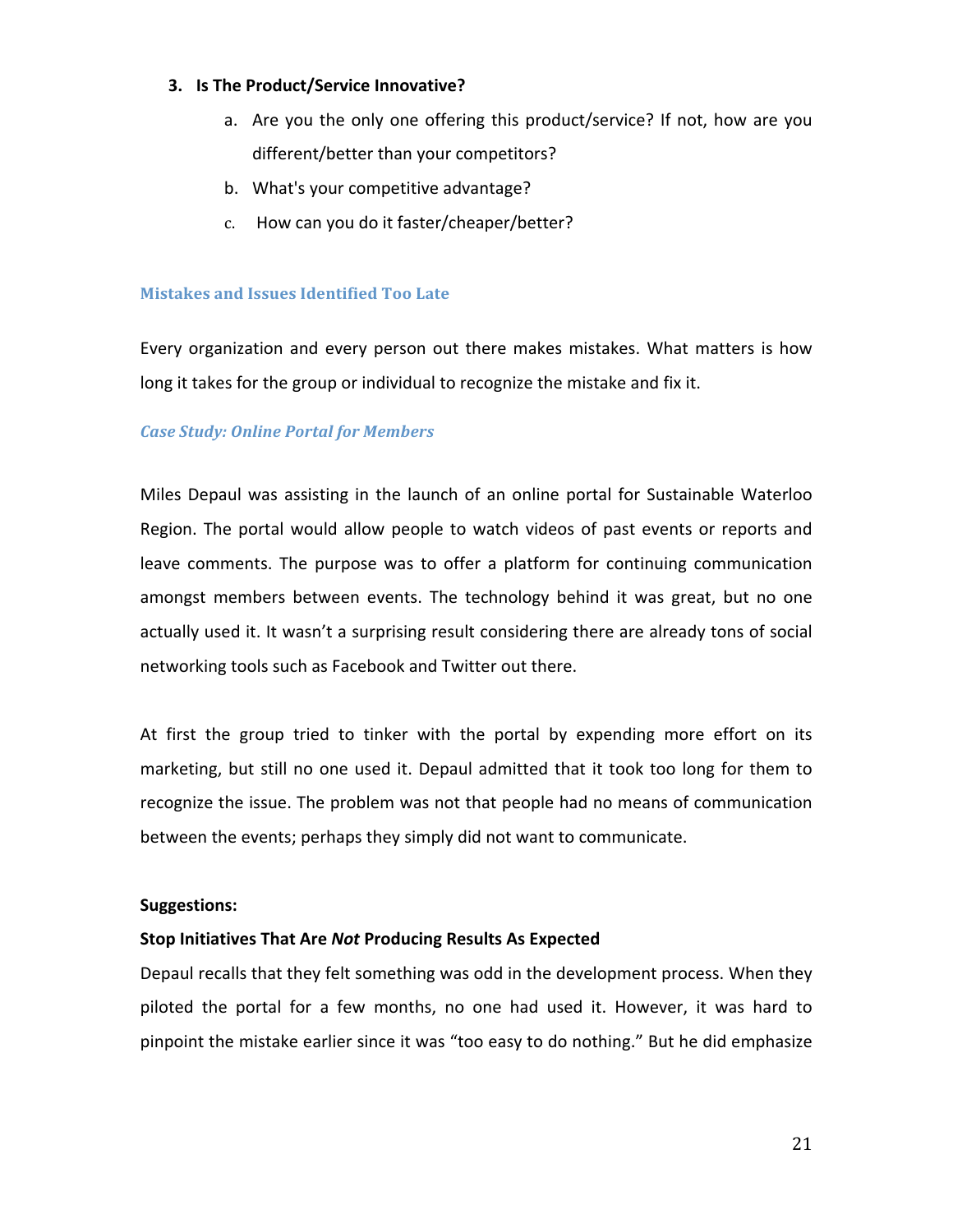that they needed to be more objective, and perhaps if a third party had come in to facilitate
it
would
have
been
helpful.

#### **Build
a
Learning
Culture
and
Fail
Forward**

Ashley Good is the founder and CEO of Admitting Failure, an open environment that welcomes people to publicly discuss failure to ensure that these steps/scenarios are not repeated, and to assist organizations to continuously learn from their own failures and those of others. Her aim is to help organizations "fail forward" and build ways to use failure
to
improve
performance.

She suggested that if failure is a state  $-$  a snapshot of a negative moment in time  $-$  to fail forward implies a process. It involves internalizing and admitting the failure and then creatively and constructively identifying the lessons learned and ways to ensure that in the future failure is less likely to materialize. This involves a behaviour change. A role model (like the founder) may share failure first to show there is no punishment for such behaviour. Team members need to feel empowered to speak up. In addition, a third party is useful to ask the tough questions, facilitate the dialogue, and help participants see the situation from various points of view. This maximizes the learning that can be gained
from
failure.

Good emphasizes that the suitable way to fail forward varies from company to company. Nevertheless, observing good practices in other companies can be instructive. This includes examining the lessons that were learned, documenting the findings, and making them accessible when working on future initiatives. After all, failure is only bad when it repeats itself!

#### **Inability
to
Hire
the
Right
People
in
the
Right
Roles**

One of the interesting characteristics about social entrepreneurs is their ability to wear many hats within their organization. Not only do they care deeply about how their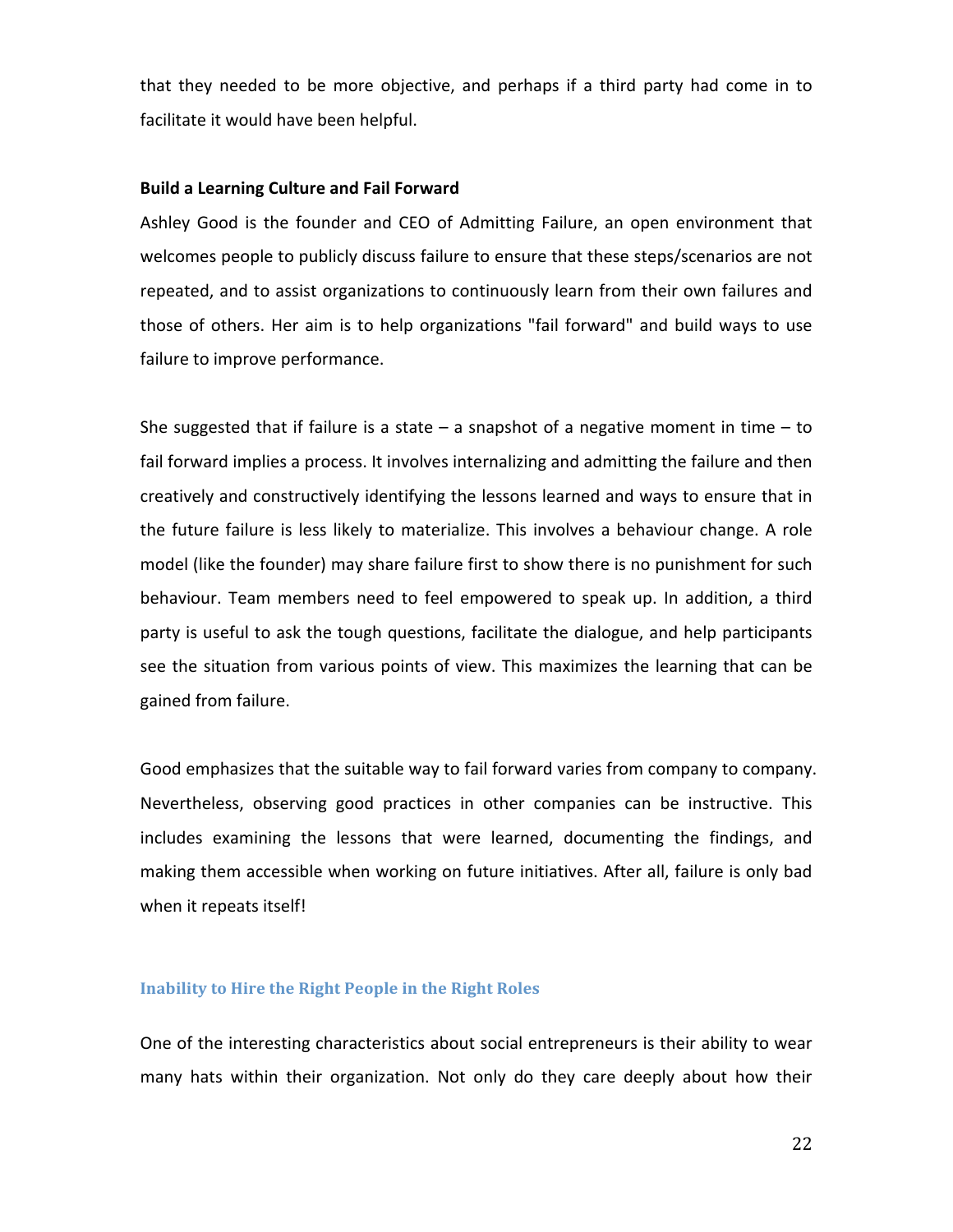vision and mission is implemented but they feel personally invested in the outcomes and decisions made. The issue is that they often get so involved in the day-to-day of the organization they end up holding up the decision-making, losing talent and creating bottlenecks within the company (Below & Tripp, 2010).

Based on our interviews, social entrepreneurs are often unwilling to release the control of the company and delegate to create engaged and strong leadership teams. But social entrepreneurs need to strive to have the right people in the right roles within their companies. Unless they are able to make this important transition from solo "do it all" micromanaging
entrepreneur
to
the
company
champion
overseeing
the
growth
and *big*  picture stuff, the companies they worked hard to create are unlikely to grow or have the desired social impact in their communities (Below & Tripp, 2010). Instead of resisting this transition and change, social entrepreneurs should be embracing it by creating a leadership team of qualified and driven individuals to relieve them from some of the duties
and
responsibilities.

#### *Case
Study
1:
Benefits
of
Building
Strong
Leadership
Teams*

Claudine Labelle is the founder and executive director of Fit Spirit, a nonprofit organization whose mission is to help teenage girls discover the advantages that come from taking part in physical activity, in an environment that is positive, promotes a healthy self image and is open to everyone. Labelle is a perfect example of this importance of a strong leadership team. She recognized early on that the demand for her service was growing far faster than she and her volunteers could manage. She was tired of fundraising from scratch each year and investing her personal funds into the company. Labelle came to a breaking point. She was often stressed and worried if Fit Spirit could make it, and was going long periods with no payroll. It was at this breaking point that she made a business decision that was ultimately the beginning of a bright future
for
Fit
Spirit.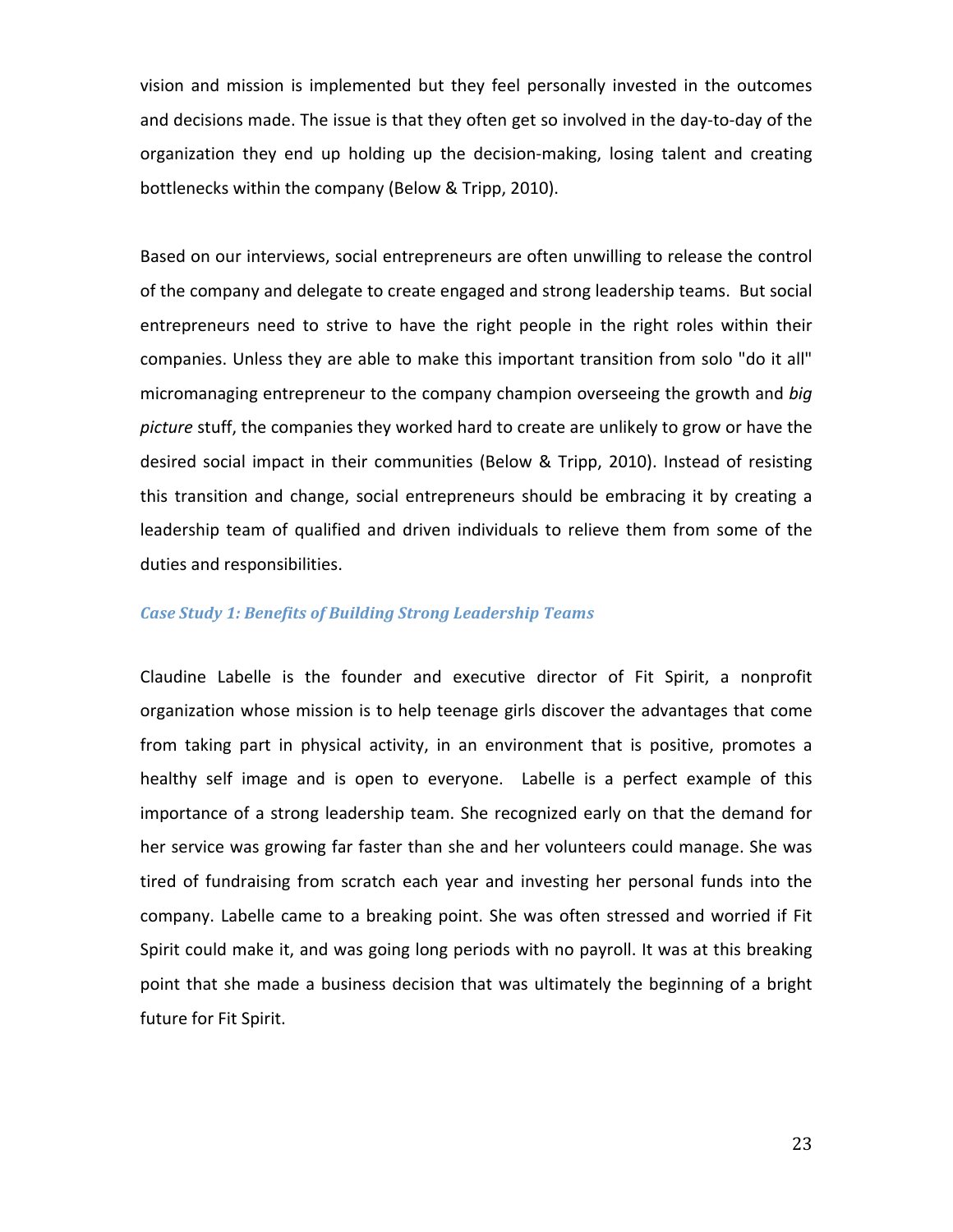Labelle realized she could no longer do it all alone, so she set objectives to secure longterm funding to allow her to hire a chair of the board. She also hired strategically rather than opportunistically. This was the best decision she made, allowing her to offload responsibilities and gain a new champion who was aligned with the company's mission and goals, had a strong business background, and was a passionate, strong leader. Labelle learned that success in this industry is directly correlated with bringing in the right people and acting strategically. She also learned failure is inevitable if you underestimate or overestimate your delivery. If you can get momentum through a strong
team,
funding
will
follow.

#### *Case
Study
2:
What
About
Succession
Planning?*

Scott Warren, co-founder and executive director of Generation Citizen, was fortunate to have received startup money for his venture. Currently, the majority of its cash flow is from donations and several of these funders are borne of relationships he personally established. From 2009 to 2012, Generation Citizen went from being a pilot project in fifteen classrooms with seed money of \$50,000, to currently teaching 6,000 students with a cash flow of \$750,000. Though this may lead you to believe that Generation Citizen has succeeded in becoming sustainable on its own, the reality is it's not.

Warren himself admits that, although they have done remarkably, Generation Citizen is not at a place where it could survive without him. Succession planning is a challenge he faces as it is predominantly the founders who have the relationships with their donors. Generation Citizen is dependent on Warren. It takes a long time for a company to become sustainable and transformative. You need to have a *champion* and be in a place where donors are confident in your leadership ability and ability to provide. Warren is currently working on a succession plan; it's never too early for social entrepreneurs to start ensuring that passionate individuals are in the right roles to take on the challenge if ever
required.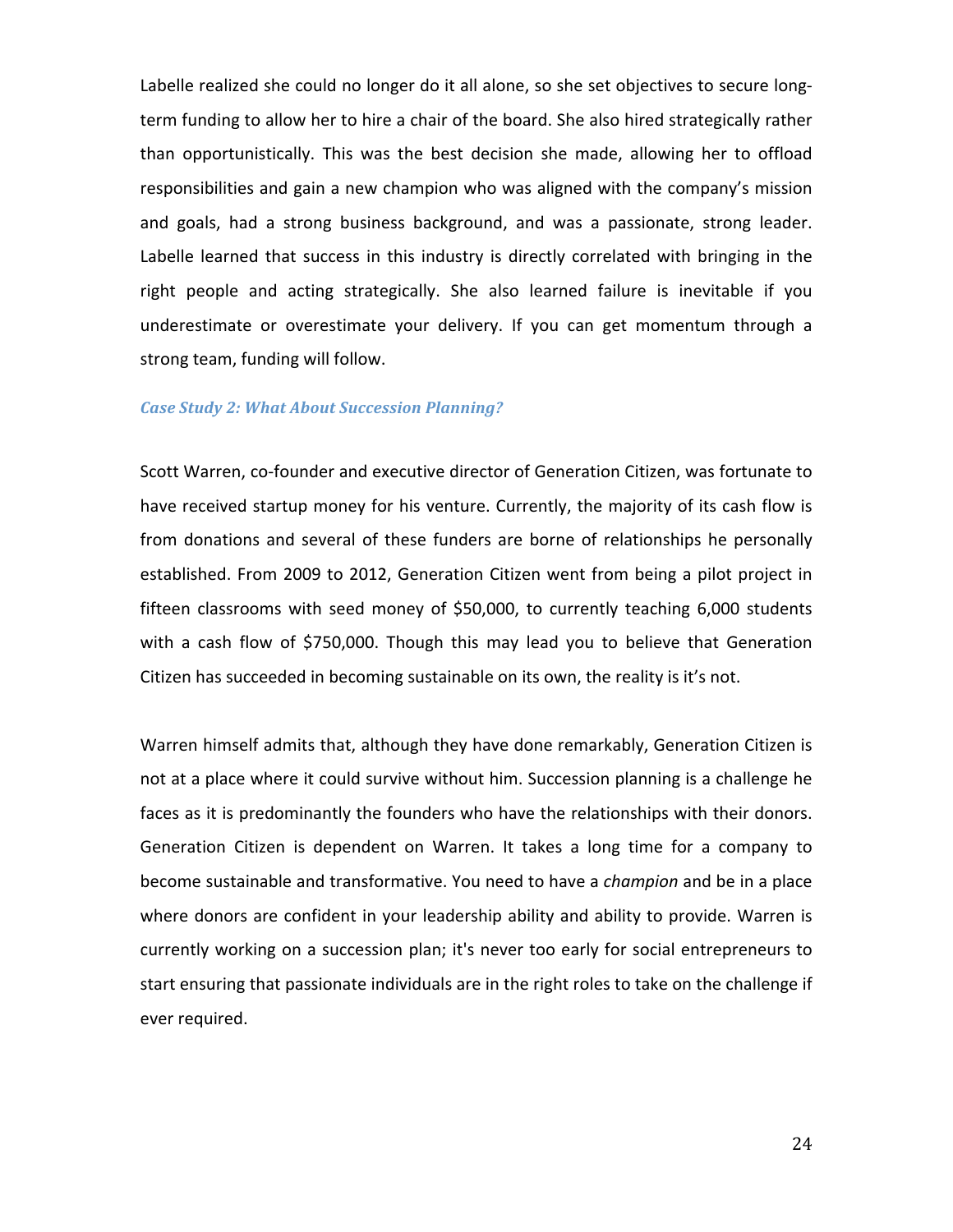#### **Specific
Reasons
for
Failure**

In addition to the above issues that might exist in any business, we summarize two reasons
for
failure that
are
specific
for
social
enterprises/entrepreneurs.

#### **Mental
Model
Issue**

Jerome Kisting points out that some social entrepreneurs still find themselves within the paradigm
 of a grantee
 because
 some
 organizations
 are
 "forced"
 into
 social entrepreneurship. Because of the economic recession, funding provided by governments
 decreased
 considerably in
 the
 last
 few
 years.
 Some
 not‐for‐profit organizations have had to start a social enterprise out of necessity to diversify their income and reduce the risk of cutting programs and staff.

However, businesses need to develop their customer base and sell products and services, which is quite different from applying for a grant, reporting to funders on how the funds were spent and then reapplying when the funding period ends. The criterion for funding a program run by a nonprofit or a charity is different from that of a social enterprise.

As a result, some social entrepreneurs can adapt fast while others still resort to their old ways. Many candidates have learned what the funder wants and present their social enterprise in a way that ensures they receive funding, but they are often not clear on what is required for the long-term sustainability of the social enterprise.

In addition to the challenges of changing your model from a non-for-profit to a social enterprise, you also undergo a huge internal shift in the way you think. It is very tricky to make
this
transition.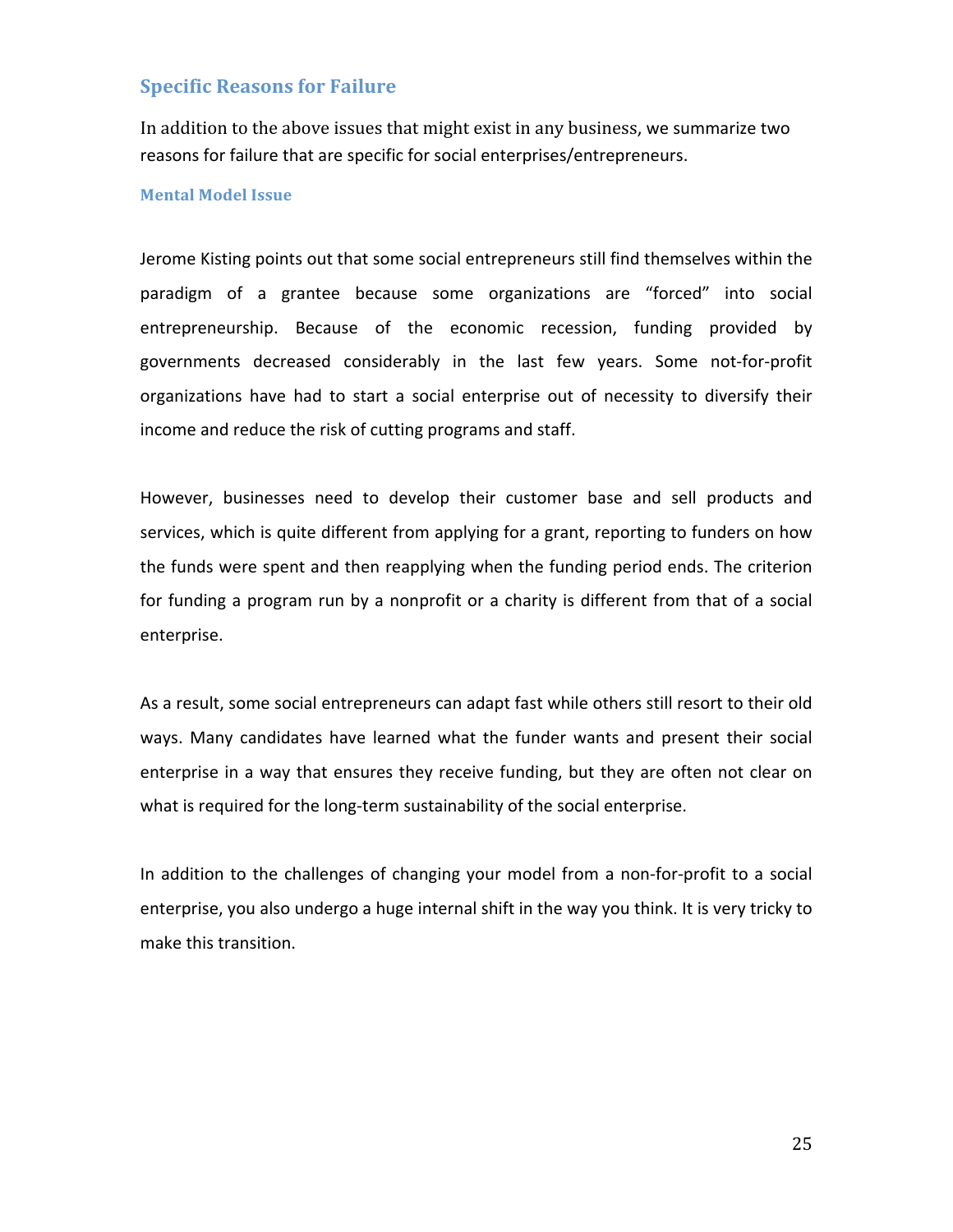#### **Suggestion:**

#### **Be
Open
to
Learning**

Zehra Abbas, founder of Studio 89, was able to switch from a non-for-profit to a social enterprise. She says people shouldn't be afraid to come up with a number of business models, and conduct research and surveys as many times as needed in order to finetune the venture. Educate yourself - this way your marketing will also be relevant and more
effective.

#### **Balance
Profit
and
Social
Impact**

Most people we interviewed agree that running a business with a social impact is very possibly a growing trend in the not-for-profit sector. With this in mind, one of the things that social entrepreneurs have to do well is to balance their business and social goals.

#### *Case
Study
1:
Inability
to
Balance
Social
and
Business
Goals*

Jeanette Campbell from TEF related a story about her previous client River Restaurant, a food catering business with a social goal of training youth in the hospitality industry. However, the restaurant focused too heavily on its social goals and failed to succeed at its core business. The restaurant quickly lost its customer base and had no sustainable revenue stream. Consequently, the restaurant was unable to continue its social business and
finally
had
to
close
its
doors.

#### *Case
Study
2:
Organization
Needs
To
Be
Fully
Integrated*

According to Jennifer Williams, CEO of La Siembra Co-operative, the underlying issue in social businesses is balance. If a social enterprise can balance both the business and social aspects well, they will succeed. However, if the founder only focuses on the business goals and has someone else focus on the social agenda, they are destined to fail. Everyone in the social enterprise needs to be fully integrated and on board when it comes
to
balancing
social
impact
with
the
business.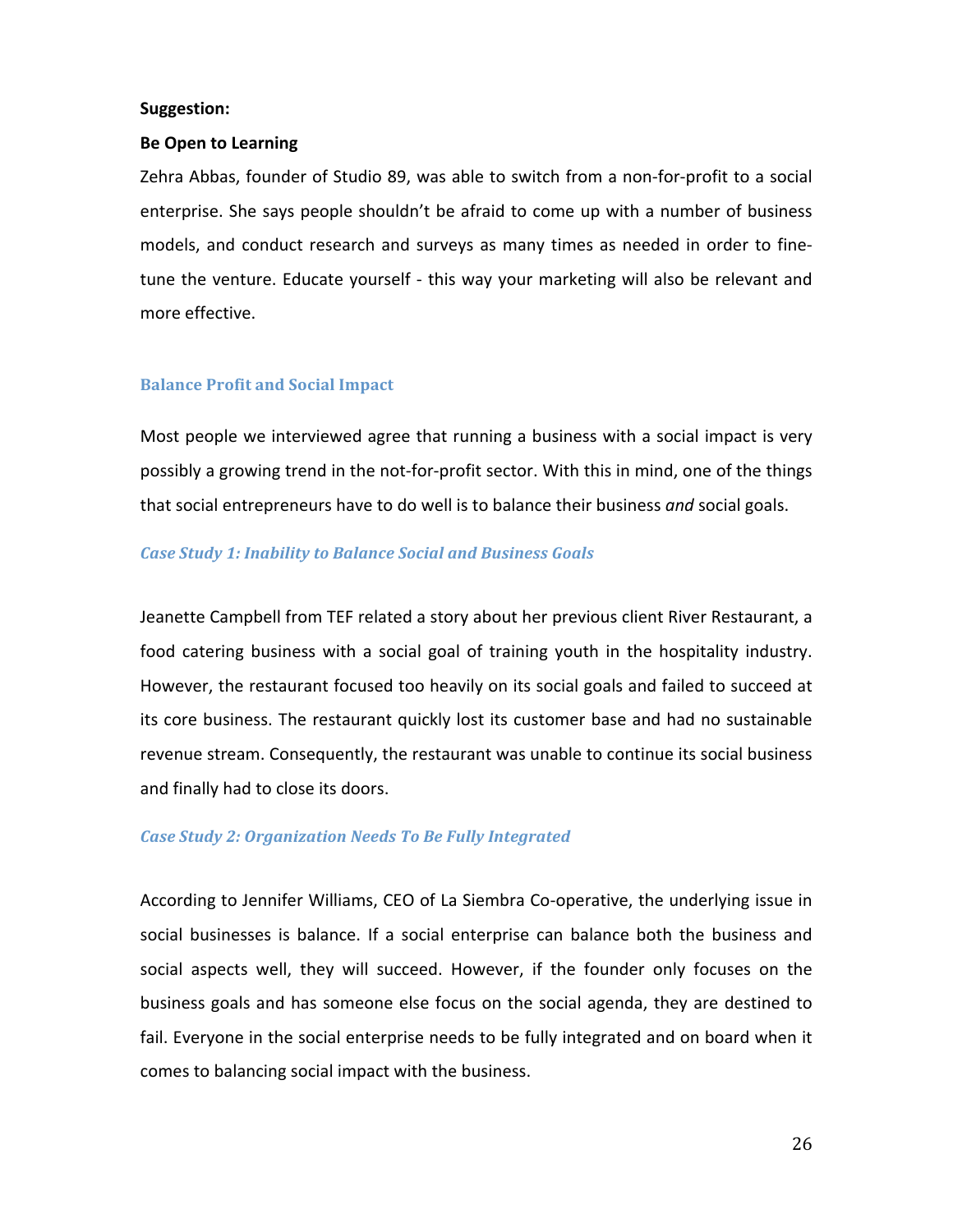#### **Suggestion:**

#### Sustainability in the Long Run is a Priority

Jerome Kisting says, "you may have to trade off something; both social impact and profit are vital components of your organization that contribute to improving your sustainability." If you need to get into something, get into it for the long term. However, if you trade profit for social impact too often, you run the risk of having to close your doors, which could have a negative impact on the lives of the people whom you employ and
help
in
the
community.

Zehra Abbas suggests getting both a business mentor and a mentor from the nonprofit world. "It helps strike the balance and ensures you're planning both components correctly. The advice coming from each may sometimes conflict but it's important to see things from both points of views. A good mentor will let you make up your own mind while laying out all the pros and cons clearly."

## **Conclusion**

There is still an abundance of research and work to be done in trying to understand failure in the social sector. Although we have provided a foundation to build upon, additional interviews and cases are required before conclusions can be generalized across the industry. The focus needs to be on understanding failure, but also removing the negative connotation and stigma attached to it. Failure needs to be embraced and social entrepreneurs and enterprises need to realize the added value in knowing what it takes to thrive and succeed, based on what others have tried and where they have failed. There is real value in failing and these lessons learned need to be shared to help the sector take steps forward, to progress, and to realize even greater change in the future.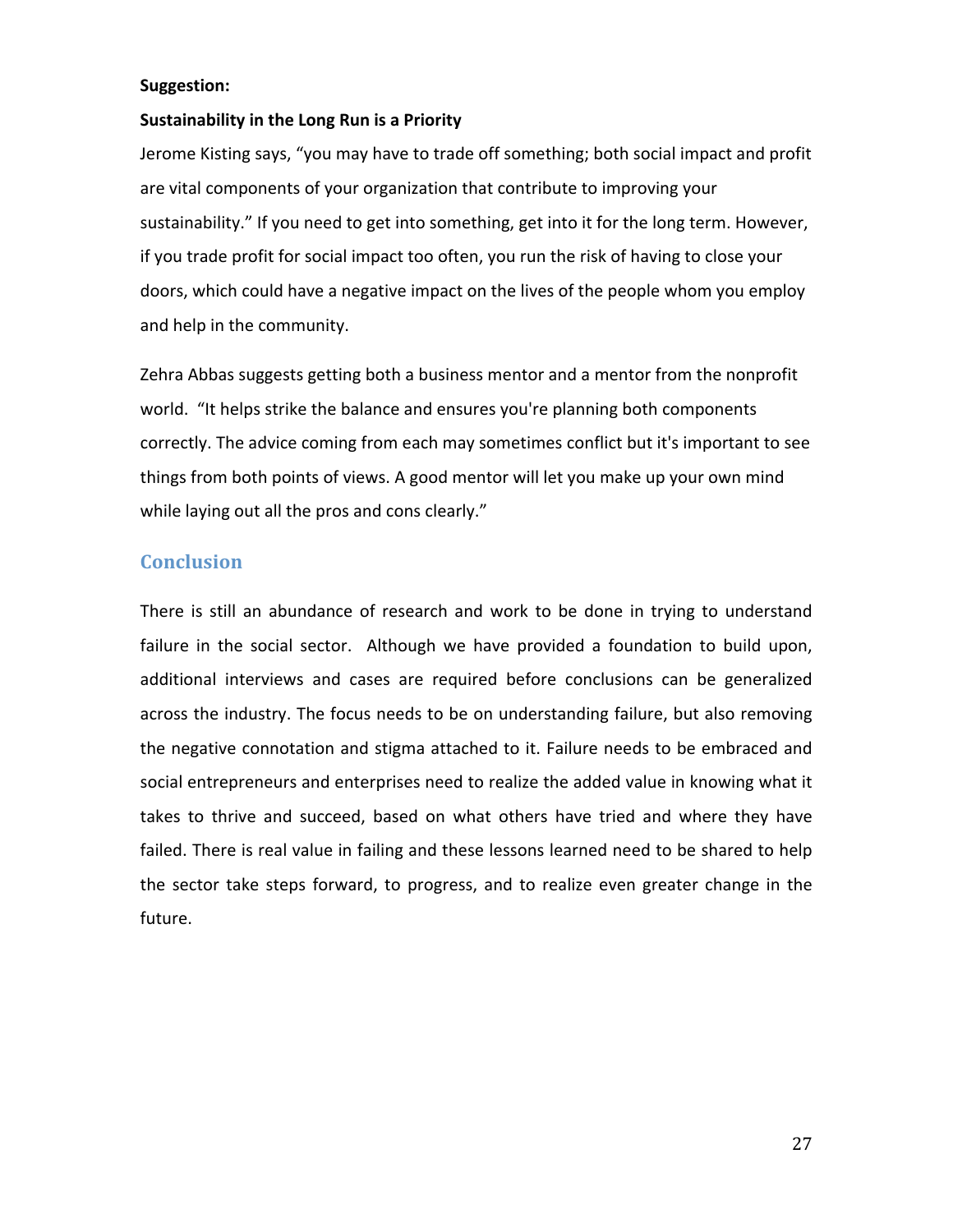## **Works
Cited**

Below, C. L., & Tripp, K. D. (2010). *Freeing the Social Entrepreneur*. Retrieved 2012 йил 23-11 from Stanford
Social
Innovation
Review: http://www.ssireview.org/articles/entry/freeing the social entrepreneur

Canadian Task Force on Social Finance. (2010). Mobilizing Private Capital for Public Good. Toronto: MaRS.

Community Wealth Ventures, Social Enterprise Alliance and DUKE. (2010). Social Enterprise- A Portrait of the Field. Washington, DC and Durham, NC: Community Wealth Ventures, The Social Enterprise Alliance, and
The
Center
for
the
Advancement
of
Social
Entrepreneurship.

Daniel W. Turner, I. (2010). Qualitative Interview Design: A Practical Guide for Novice Investigators. The *Qualitative
Report ,
15*(3),
754‐760.

Dees, J. G., & Marion, E. (1988, 10 31). The Meaning of Social Entrepreneurship . Retrieved 12 1, 2012, from
Partnerships:

http://www.partnerships.org.au/Library/the\_meaning\_of\_social\_entrepreneurship.htm

Gordon Institute of Business Science. (n.d.). Network for Social Entrepreneurs (NSE) . Retrieved 2012 йил 1‐12
from
http://www.gibs.co.za/programmes/the‐centre‐for‐leadership‐and‐dialogue/network‐for‐ social‐entrepreneurs‐nse.aspx

Gupta, K. (2012, Nov 17). *Funding a Social Innovation Startup, Part 1 - Painting the Landscape in Canada.* Retrieved Nov 17, 2012, from Social Finance.ca: http://socialfinance.ca/blog/post/funding-a-socialinnovation‐startup‐part‐1‐painting‐the‐landscape‐in‐canada

Kramer,
M.
R.
(2005,
April). *Measuring
Innovation:Evaluation
in
the
Field
of
Social
Entrepreneurship*. Retrieved
November
24,
2012,
from
Foundation
Strategy
Group:
Social
Impact
Advisors: http://www.fsg.org/Portals/0/Uploads/Documents/PDF/Measuring\_Innovation.pdf?cpgn=WP%20DL%20‐ %20Measuring%20Innovation

Lamb,
G.
M.
(2011
йил
16‐May). *Bill
Drayton
sees
a
world
where
'everyone
is
a
changemaker'*.
Retrieved 2012
йил
9‐December
from
The
Christian
Science
Monitor:
http://www.csmonitor.com/World/Making‐a‐ difference/Change‐Agent/2011/0516/Bill‐Drayton‐sees‐a‐world‐where‐everyone‐is‐a‐changemaker

Learning from failure (and social entrepreneurship). (2010 йил 29-September). Retrieved 2012 йил 2-12 from
The
School
for
Social
Entrepreneurs:

http://socialentrepreneurs.typepad.com/the\_school\_for\_social\_ent/2010/09/learning-from-failure-andsocial‐entrepreneurship.html

The Canadian Social Entrepreneurship Foundation . (2010). What is a Social Entrepreneur? Retrieved 11 30,
2012,
from
The
Canadian
Social
Entrepreneurship
Foundation: http://www.csef.ca/what\_is\_a\_social\_entrepreneur.php

The Skoll Foundation . (2012). About. Retrieved 11 30, 2012, from The Skoll Foundation : http://www.skollfoundation.org/about/